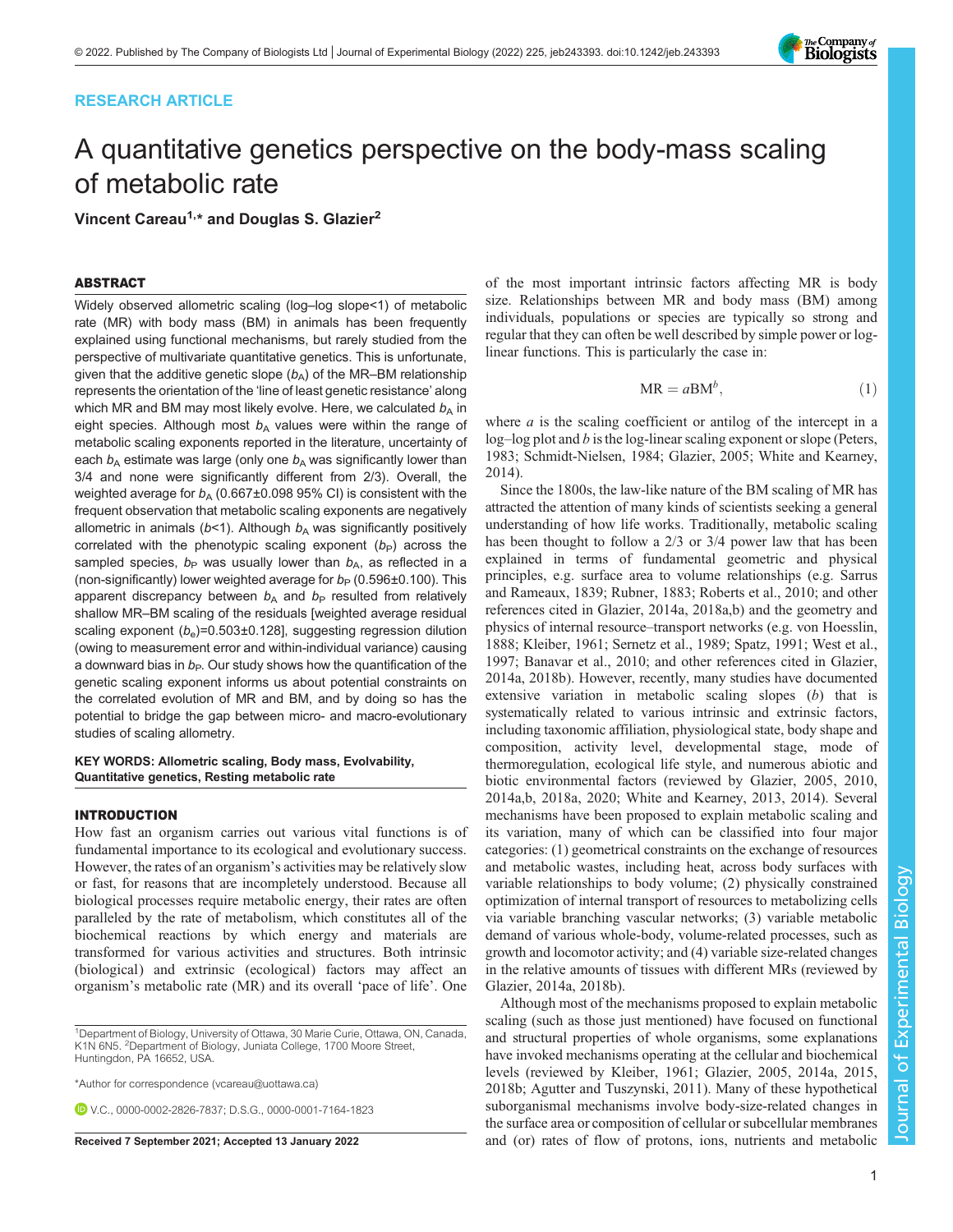wastes across them or within subcellular networks. For example, different cellular modes of organismal growth, involving increasing cell size or number or both, determine the total amount of cellular surface area available for uptake of resources and release of metabolic wastes in organisms of different size, with potential consequences for whole-organism metabolic scaling [\(Davison,](#page-9-0) [1955](#page-9-0); Kozł[owski et al., 2003](#page-9-0), [2020](#page-9-0); [Schramm et al., 2021\)](#page-10-0).

Although a subject of ongoing debate, both suborganismal and whole-organism systemic effects likely contribute to metabolic scaling [\(Glazier, 2014a,b](#page-9-0), [2015](#page-9-0), [2018b;](#page-9-0) Kozł[owski et al., 2020\)](#page-9-0). Accordingly, several investigators have advocated a hierarchical view of metabolic scaling (e.g. [Darveau et al., 2002](#page-9-0); [Suarez and](#page-10-0) [Darveau, 2005](#page-10-0); [Suarez, 2012;](#page-10-0) [Glazier, 2014a\)](#page-9-0). [Glazier \(2014a\)](#page-9-0) has further suggested that a comprehensive theory of metabolic scaling should consider both upward and downward causation, as well as both proximate (functional) and ultimate (evolutionary) causes. Although molecular and cellular models of metabolic scaling provide potentially useful proximate mechanisms based on upward causation, they appear to be insufficient to explain the full diversity of metabolic scaling exponents  $(b)$  that have been observed. To explain this diversity, mechanisms involving downward causation via whole-organism systemic effects should also be considered [\(Glazier, 2014a\)](#page-9-0). In addition, although many kinds of functional mechanisms have been proposed to explain metabolic scaling, ecologically mediated evolutionary mechanisms (ultimate causes) have largely been neglected.

Studies on the evolution of metabolic scaling have only recently begun, and show promise for causing a paradigm shift in our understanding of the relationships among MR, body size, and various other covarying biological and ecological factors. These studies have included interspecific phylogenetic analyses ([Uyeda](#page-10-0) [et al., 2017; White et al., 2019](#page-10-0)), experimental and comparative analyses of conspecific genetic strains or populations exposed to different selection regimes (Czarnołę[ski et al., 2008; Glazier et al.,](#page-9-0) [2011](#page-9-0), [2020\)](#page-9-0), tests for the presence of correlational selection on MR and BM ([Artacho et al., 2015](#page-8-0); [White et al., 2019; Videlier et al.,](#page-10-0) [2021a](#page-10-0)), comparative analyses of species with markedly different ecological life styles and associated vulnerability to predatory mortality (e.g. pelagic versus benthic invertebrates; [Glazier, 2005,](#page-9-0) [2006](#page-9-0)), and application of quantitative genetic analyses at the population level to interspecific metabolic scaling patterns [\(White](#page-10-0) [et al., 2019\)](#page-10-0). In particular, Czarnołę[ski et al. \(2008\)](#page-9-0) have shown how artificial selection on growth rate significantly alters metabolic scaling of the land snail *Helix aspersa*. Similarly, [Glazier et al.](#page-9-0) [\(2011](#page-9-0), [2020\)](#page-9-0) have provided evidence for effects of size-selective fish predation on the BM scaling of MR and other associated traits, such as gill surface area and rates of feeding and growth, in multiple populations of a freshwater amphipod crustacean. In addition, [Videlier et al. \(2021a\)](#page-10-0) used a novel multivariate approach to test whether natural selection has acted on both the variance and covariance of MR and BM in the fruit fly Drosophila melanogaster.

Ultimately, allometric scaling patterns within and among species are the result of the correlated evolution of traits [\(Lande, 1979](#page-9-0); [Ketola and Kotiaho, 2012\)](#page-9-0). Therefore, a comprehensive understanding of the evolution of metabolic scaling requires analyses of not only what drives evolutionary changes in the phenotypic covariation of MR and BM (e.g. specific kinds of natural selection), but also the physical and genetic factors that permit or constrain these changes. Although several potential physical constraints have been identified, as already noted, hardly anything is known about how the quantitative genetic architecture of MR and BM may affect their coevolution. Furthermore, hardly anything is known about how short-term micro-evolutionary processes at the population level (e.g. natural selection, mutation and genetic drift) result in long-term macro-evolutionary patterns at the phylogenetic level (e.g. interspecific scaling relationships).

Our focus in this study is on how a quantitative genetic perspective and (co)variance partitioning approach (e.g. [Hagmayer et al., 2020\)](#page-9-0) can increase our understanding of the evolution of metabolic scaling. Several quantitative genetic studies have already revealed that both MR and BM exhibit significant additive genetic variance  $(V_A; i.e.$  variance caused by the additive action of genes within and between loci, that is responsible for the resemblance between parent and offspring) and narrow-sense heritability  $(h^2)$ ; i.e. the ratio of  $V_A$  to the total phenotypic variance), and thus have the potential to evolve ([Konarzewski and](#page-9-0) Książ[ek, 2013](#page-9-0); [White and Kearney, 2013](#page-10-0); [Pettersen et al., 2018](#page-9-0); Baš[kiera and Gvo](#page-8-0)ždík, 2021), which has been corroborated by various artificial selection experiments (e.g. [Falconer, 1955](#page-9-0); [Konarzewski et al., 2005](#page-9-0)). We also know that MR and BM share a large proportion of their  $V_A$  ([White et al., 2019\)](#page-10-0), as indicated by several reports of significant genetic correlations  $(r_A; i.e.$  the proportion of  $V_A$  shared between two traits due to pleiotropy and linkage disequilibrium) between these traits ([Nilsson et al., 2009](#page-9-0); [Bushuev et al., 2012](#page-8-0); [Zub et al., 2012;](#page-10-0) Boratyń[ski et al., 2013](#page-8-0); [Careau et al., 2011](#page-8-0); [Rønning et al., 2007](#page-10-0); [Mathot et al., 2013;](#page-9-0) see also [Munday et al., 2017](#page-9-0); [Nespolo et al., 2014;](#page-9-0) [Tieleman et al.,](#page-10-0) [2009\)](#page-10-0). Although a significant  $r_A$  may indicate a limited potential for the independent evolution of MR and BM, it by itself provides little direct genetic information about the quantitative nature of their scaling relationship. Therefore, a new genetically based estimate of the scaling slope between MR and BM is needed. [Hagmayer et al.](#page-9-0) [\(2020\)](#page-9-0) used a (co)variance partitioning approach to estimate the mass-scaling exponent of MR at the among- versus withinindividual levels, but did not have the data needed to further partition the mass-scaling slope at the permanent environment and (additive) genetic levels. To our knowledge, only one study has estimated a mass-scaling exponent of MR based on the additive genetic variance and covariance of MR and BM, herein called the additive genetic scaling exponent  $(b_A)$ . [Videlier et al. \(2021b\)](#page-10-0) found that, in D. melanogaster,  $b_A$  ( $\pm$ s.e.) was 0.66 ( $\pm$ 0.16) in females and 0.58 ( $\pm$ 0.32) in males. We clearly need more  $b_A$  estimates in other taxa to evaluate the generality of these findings and the concordance in metabolic scaling at the micro-evolutionary scale [i.e.  $b_A$ , a manifestation of the genetic (co)variance in BM and MR] versus macro-evolutionary scale (i.e. the widely described negative metabolic allometry at the interspecific level).

Using a quantitative genetics approach to study the evolution of metabolic scaling requires considering  $b<sub>A</sub>$  as a property of a population (just like  $h^2$  and  $r_A$ ), which might reveal not only how the evolution of the metabolic scaling of populations and species may be channelled genetically, but also how the genetic covariance between MR and BM may change through space and time via various evolutionary processes like mutation, genetic drift and natural selection [\(Ketola and Kotiaho, 2012\)](#page-9-0). Genetic correlations may not only facilitate or constrain evolution, but they themselves may also 'evolve' as mutation, drift and selection alter allele frequencies and patterns of genetic pleiotropy and linkage (see e.g. [Armbruster and Schwaegerle, 1996](#page-8-0)). Accordingly, quantitative geneticists have devoted a considerable amount of effort to understanding the factors and mechanisms that can cause changes in the additive genetic variance–covariance matrix (G; [Arnold et al.,](#page-8-0) [2008;](#page-8-0) [Careau et al., 2015](#page-9-0)). The G matrix for BM and MR contains  $V_A$  for these traits along the main diagonal, in addition to the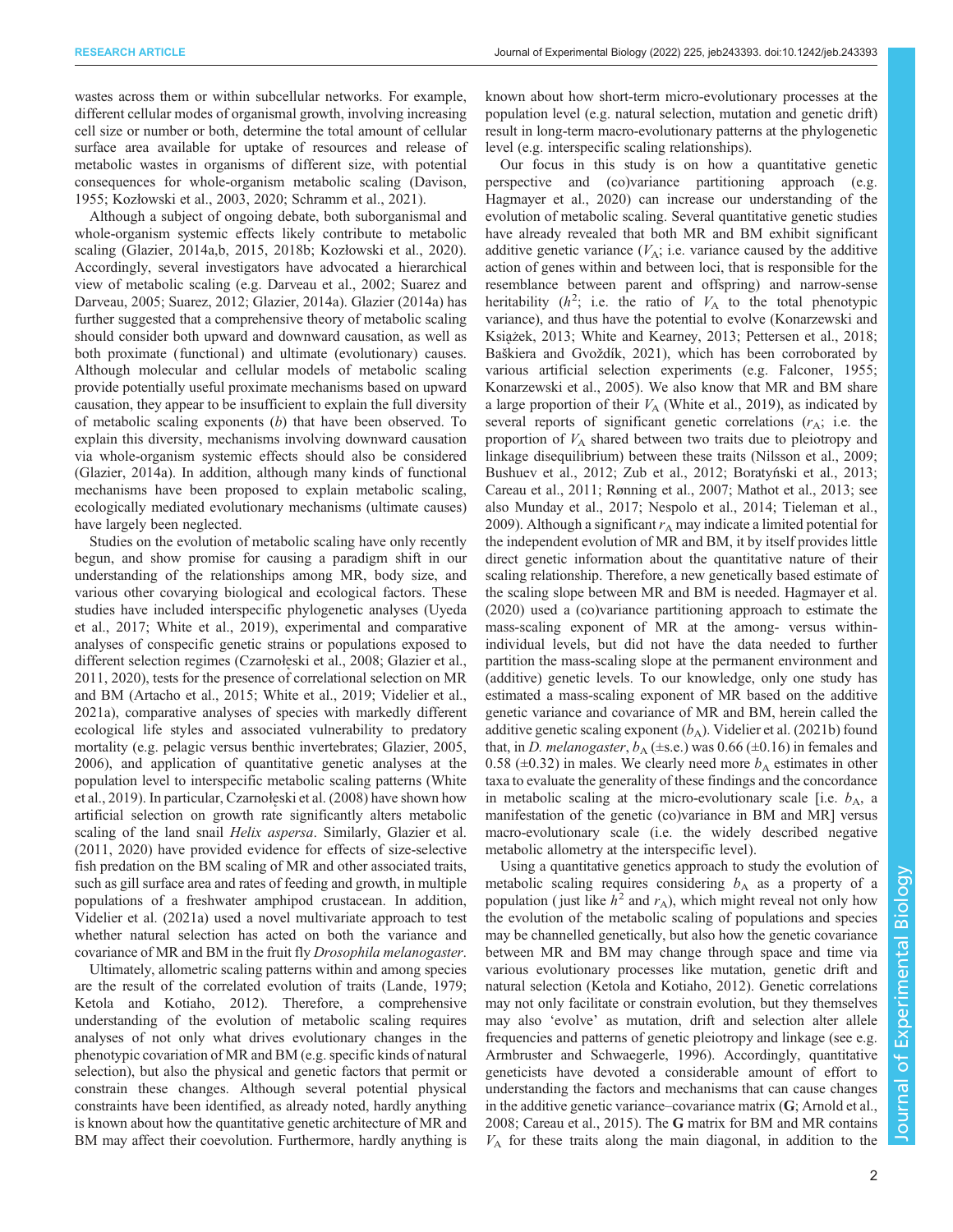<span id="page-2-0"></span>additive genetic covariance  $(Cov_A)$  along the off diagonal, which represents the additive genetic variance shared by two traits. Quantifying G is the first step to estimate  $b_A$ , which is calculated as the Cov<sub>A</sub> divided by the  $V_A$  in BM. Therefore, changes in G will cause changes in  $b_A$ , which then sets the orientation of the 'genetic line of least resistance' along which BM and MR are most likely to evolve as populations and species diverge through mutation, genetic drift and natural selection [\(Schluter, 1996\)](#page-10-0). Hence, we can employ tools and approaches from the field of quantitative genetics to better understand how  $G$  and  $b_A$  evolve by looking at how they differ in various taxa, evolutionary regimes and ecological conditions, and potentially link micro- to macro-evolutionary patterns of metabolic scaling.

This study has four major aims. First, we use bivariate animal models to reanalyse several published datasets and present new estimates of  $b_A$  in multiple animal species. Second, we examine the extent to which the population-specific  $b<sub>A</sub>$  estimates are similar to the phenotypic metabolic scaling exponents  $(b<sub>P</sub>)$ . Third, we took advantage of the multiple G matrices quantified using scaleindependent, log-transformed traits to compare the evolutionary potential in BM versus whole-animal MR. Finally, we discuss how the estimation of  $b_A$  and G may increase our understanding of metabolic scaling from an evolutionary perspective.

## MATERIALS AND METHODS

## Data

We searched the literature for published studies that have quantified  $V_A$  and/or  $h^2$  in MR and BM. We then contacted the authors and asked them to send the raw data and pedigree information necessary for estimating  $V_A$  in BM and MR and their Cov<sub>A</sub> (i.e. G). Note that the presence of some  $V_A$  is required for Cov<sub>A</sub>, and therefore we did not consider datasets from publications that reported no significant  $V_A$  in MR (e.g. [Bacigalupe et al., 2004](#page-8-0); [Mattila and Hanski, 2014](#page-9-0); [Nespolo et al., 2014](#page-9-0); Baš[kiera and Gvo](#page-8-0)ždík, 2021). The lack of  $V_A$ in MR simply implies that there is no additive genetic basis to its mass-scaling relationship. In practice, estimating  $b<sub>A</sub>$  in a dataset for which there is little  $V_A$  in either BM or MR will generate model convergence issues and highly uncertain  $b<sub>A</sub>$  estimates (i.e. large s.e.), and as such would be potentially problematic and uninformative.

Table 1. Datasets included in this study

## Statistical analyses

Whenever BM and MR measurements are made for a set of relatives, a bivariate animal model allows the partitioning of the phenotypic (co)variance into genetic variance and other sources of variance depending on the structure of the data and pedigree [\(Wilson et al.,](#page-10-0) [2010\)](#page-10-0). Each dataset was analysed separately, following a simple workflow analysis (see Supplementary Materials and Methods). For each dataset, we first  $log_{10}$  transformed BM and MR to allow properly scaled comparisons of variation in different-sized animals and of different traits [\(Glazier, 2021\)](#page-9-0). Moreover, the (co)variance estimates can be directly used to calculate the slope of the log–log relationship between BM and MR (see below). We then included  $log_{10}$ -transformed BM and MR as response variables in a bivariate animal model fitted using ASReml-R version 4 [\(Butler et al., 2018\)](#page-8-0).

Each model included a different set of fixed effects depending on the design of the study and relevant covariates, such as age, sex, generation, habitat, diet quality, season and temperature, and nuisance variables, such as measurement block, cage, location, time of day, etc. (see Table 1 for a list of covariates and original publications for an explanation of the different variables). We used the same set of fixed effects as used in each original publication of the data, fitted to both BM and MR such that their (co)variance was modelled independently from (i.e. conditioned on) the set of covariates. For example, in [Zub et al. \(2012\),](#page-10-0) weasels were captured in three habitats (river valleys, meadows and forest); adding habitat as a fixed effect yielded (co)variance estimates that can be interpreted as representing the (co)variance structure in a homogeneous environment [see [Wilson, 2018](#page-10-0) for the importance of considering fixed effects when modelling (co)variances].

After accounting for fixed effects, the remaining phenotypic variance  $(V_P)$  in BM and MR was partitioned into various variance components using random effects. In all cases,  $V_A$  was estimated by including a random effect of the identity of the animal linked to the pedigree. In most studies, multiple offspring were measured from a given full-sib family, in which case dam identity was included as a random effect to capture common environmental variance  $(V_C; i.e.$ environmental effects that are shared by full-sib offspring from a given dam). In one case, dam identity was not known, but repeated measures were taken on multiple individuals, and therefore individual identity was included as a random effect to capture

| Common name           | <b>Species</b>                      | Trait      | $N_{\text{ID}}$ | $n_{\rm obs}$ | Covariates                                                               | Reference |
|-----------------------|-------------------------------------|------------|-----------------|---------------|--------------------------------------------------------------------------|-----------|
| Ectotherms            |                                     |            |                 |               |                                                                          |           |
| Fruit fly             | Drosophila melanogaster<br>(female) | <b>SMR</b> | 698             | 698           | Block, age, nuisance variables                                           |           |
| Fruit fly             | Drosophila melanogaster<br>(male)   | <b>SMR</b> | 692             | 692           | Block, age, nuisance variables                                           |           |
| Speckled<br>cockroach | Nauphoeta cinerea                   | <b>MR</b>  | 637             | 637           | Sex                                                                      | 2         |
| Endotherms            |                                     |            |                 |               |                                                                          |           |
| Zebra finch           | Taeniopygia guttata                 | <b>BMR</b> | 446             | 446           | Age, sex, F coefficient, line, time of day, session                      | 3         |
| Zebra finch           | Taeniopygia guttata                 | <b>BMR</b> | 349             | 349           | Sex, diet quality                                                        |           |
| Stonechat             | Saxicola torquata                   | <b>BMR</b> | 89              | 124           | Age, sex, origin, population                                             | 5         |
| Bank vole             | Myodes glareolus                    | <b>BMR</b> | 396             | 415           | Generation, measurement group, chamber, sex, age                         | 6         |
| Bank vole             | Myodes glareolus                    | <b>BMR</b> | 1041            | 1686          | Block, generation, test sequence, wild parents, age, sex                 | 7         |
| House mouse           | Mus musculus                        | <b>BMR</b> | 1540            | 1540          | Age, sex, generation, block, chamber                                     | 8         |
| Deer mouse            | Peromyscus maniculatus              | <b>RMR</b> | 105             | 105           | Generation, social, F coefficient, sex, age, environment,<br>time of day | 9         |
| Weasel                | Mustela nivalis                     | <b>RMR</b> | 126             | 285           | Sex, year, habitat, season                                               | 10        |

Common names, species, type of population, metabolic trait, number of individuals measured ( $N_{\text{ID}}$ ), number of measurements ( $n_{\text{obs}}$ ), covariates fitted as fixed effects in the animal model, and references are listed. <sup>1</sup>[Videlier et al. \(2021b\);](#page-10-0) <sup>2</sup>[Schimpf et al. \(2013\);](#page-10-0) <sup>3</sup>[Mathot et al. \(2013\)](#page-9-0); <sup>4</sup>[Rønning et al. \(2007\);](#page-10-0) <sup>5</sup>[Tieleman et al.](#page-10-0) [\(2009\)](#page-10-0); <sup>6</sup>Boratyń[ski et al. \(2016\)](#page-8-0); <sup>7</sup>[Sadowska et al. \(2005\);](#page-10-0) <sup>8</sup>[Wone et al. \(2009\);](#page-10-0) <sup>9</sup>[Careau et al. \(2011\)](#page-8-0); <sup>10</sup>[Zub et al. \(2012\).](#page-10-0) BMR, basal metabolic rate; RMR, resting metabolic rate; SMR, standard metabolic rate; MR, metabolic rate.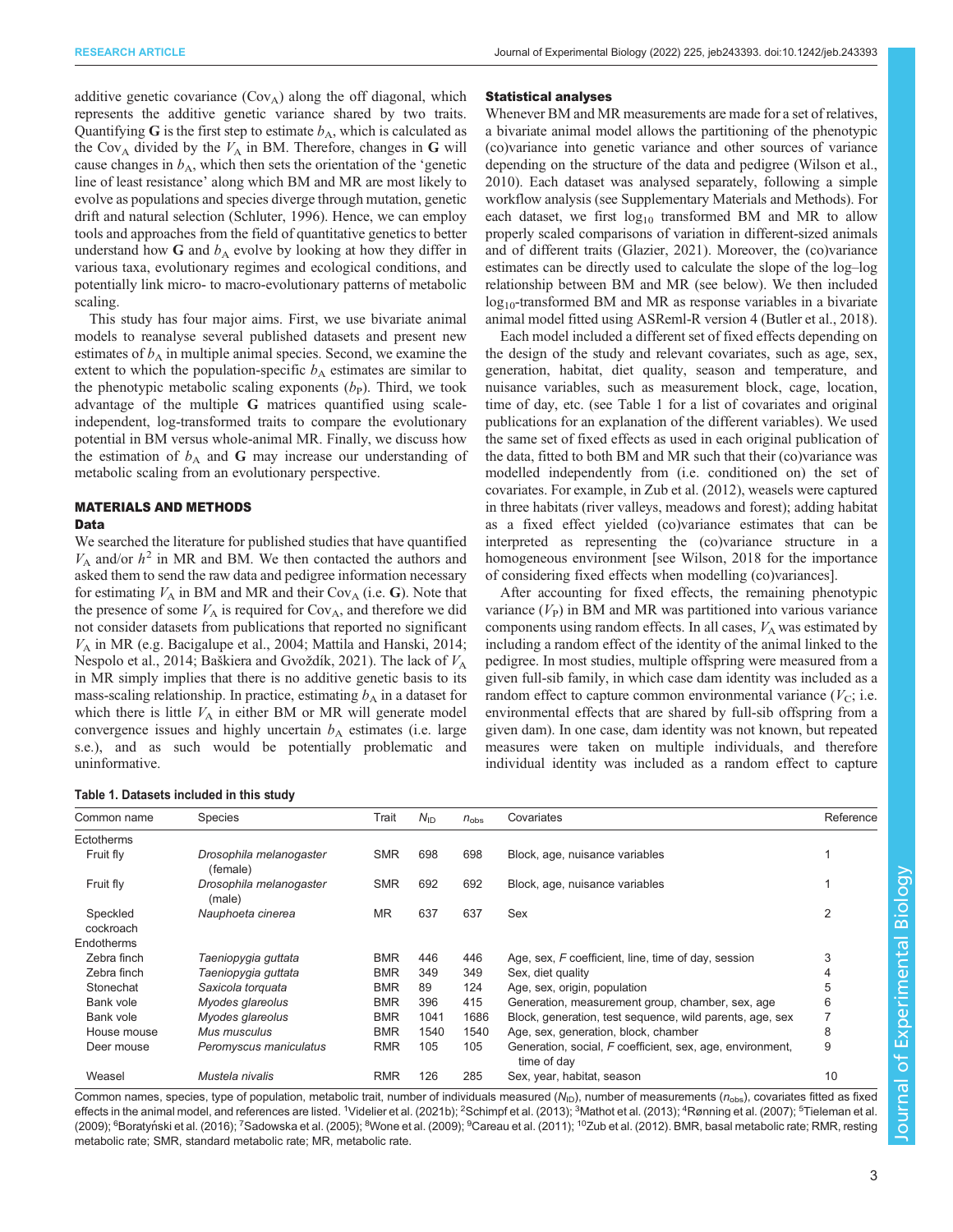<span id="page-3-0"></span>permanent environmental effects  $(V_{PE}; i.e.$  environmental effects that are specific to each individual). Note that  $V_{\text{C}}$  and  $V_{\text{PE}}$  may also capture variation from non-additive genetic effects (e.g. dominance variance). The residual variance  $(V_e)$  captured variation due to measurement error and specific environmental effects that are unique to each measurement (i.e. micro-environmental effects – any intra-individual variance due to variability in environmental factors other than those included as fixed effects in the model).

Whenever possible, variances in BM and MR were modelled within an unstructured (co)variance matrix structure, thus effectively capturing the  $Cov_A$ , common environmental covariance  $(Cov_C)$ , permanent environmental covariance  $(COV_{PE})$ , and residual covariance ( $Cov_e$ ) between BM and MR. The  $b_A$  between BM and MR was calculated as their Cov<sub>A</sub> divided by the  $V_A$  in BM. Similarly, the residual scaling slope  $(b_e)$  was calculated as their Cov<sub>e</sub> divided by the  $V_e$  in BM. Where applicable, the common environment scaling slope ( $b<sub>C</sub>$ ) was calculated as their Cov<sub>C</sub> divided by the  $V<sub>C</sub>$  in BM. The  $b_P$  between BM and MR was calculated as their Cov<sub>P</sub> (sum of Cov<sub>A</sub>, Cov<sub>C</sub>, Cov<sub>PE</sub> and Cov<sub>e</sub>) divided by the  $V_P$  in BM (sum of  $V_A$ ,  $V_C$ ,  $V_{PE}$ and  $V_e$ ). The s.e. for  $b_A$ ,  $b_e$ ,  $b_C$  and  $b_P$  was calculated with the delta method, and 95% confidence intervals (CI) were calculated as  $b_A \pm 1.96 \times$ s.e. We used the R package 'metafor' [\(Viechtbauer, 2010\)](#page-10-0) to calculate weighted meta-analytical mean estimates (i.e. for  $b_A$ ,  $b_e$ ,  $b<sub>C</sub>$  and  $b<sub>P</sub>$ ) and conduct a formal test for heterogeneity variance across the  $b_A$  estimates.

The variance components from the fitted models also allow comparing evolutionary potential in BM and MR, defined as the expected evolutionary response to selection per strength of selection. We therefore calculated  $h^2$  by dividing  $V_A$  by  $V_P$  (the sum of the variance components  $V_A$ ,  $V_C$ ,  $V_{PE}$  and  $V_e$ ). Using  $h^2$  to infer evolutionary potential, however, can be problematic, and [Houle \(1992\)](#page-9-0) suggested using mean-scaled measures of evolvabilities. Given that BM and MR were  $log_{10}$  transformed, we can compare their  $V_A$  directly because the variance of the logtransformed data approximately equals the mean-scaled variance on the original scale (i.e. the  $V_A$  of the log of a trait can be used as an estimate of evolutionary potential for the trait on the original scale; [Hansen et al., 2011\)](#page-9-0).

## RESULTS

We obtained a total of 11 datasets suitable for estimating  $V_A$  in BM and MR, their Cov<sub>A</sub> and, subsequently, their  $b_A$  ([Table 1,](#page-2-0) Fig. 1). Overall, eight species are included, with two ectotherm species (D. melanogaster and Nauphoeta cinerea) and six endotherm species (two birds and four mammals). The average sample size is  $N=612$ individuals measured, but considerable variation exists, with studies ranging from approximately 100 to more than 1000 individuals measured ([Table 1](#page-2-0)).

Bivariate animal models revealed a significant and positive  $\text{Cov}_{A}$ between BM and MR in most datasets [\(Tables S1](https://journals.biologists.com/jeb/article-lookup/DOI/10.1242/jeb.243393)–[S10\)](https://journals.biologists.com/jeb/article-lookup/DOI/10.1242/jeb.243393). The resulting  $b_A$  estimates exhibited considerable variation, ranging from 0.187 to 0.972 (Table 2). Most  $b_A$  estimates were between 0.6 and 0.8, but each estimate had large uncertainty, and therefore none were significantly different from the theoretical value of 2/3, and only one estimate was significantly lower than 3/4 [\(Table 1](#page-2-0), Fig. 1).

The meta-analytical average ( $\pm$ s.e.)  $b_A$  was 0.667 ( $\pm$ 0.050), with 95% CI that exclude both 0 and 1, but include both 2/3 and 3/4 (Table 2, [Fig. 2\)](#page-4-0). By contrast, the meta-analytical average  $(\pm s.e.)$  b<sub>P</sub> was  $0.596 \left( \pm 0.051 \right)$ , with 95% CI that include 2/3, but exclude 0 and 3/4 (Table 2; lower 95% CI=0.496; upper 95% CI=0.696). Mean  $b_A$ and  $b<sub>P</sub>$  were not significantly different, as indicated by the 95% CI of each overlapping the mean of the other. In addition, the population/



Fig. 1. Additive genetic scaling exponent ( $b_A$ ; ±95% confidence intervals, CI) of metabolic rate in two ectotherm and six endotherm species. Red dots, ectotherms; blue triangles, endotherms; black square, weighted metaanalytical average. Dotted lines are drawn at y=0, 0.66, 0.75 and 1.

species estimates for  $b_A$  and  $b_P$  were positively correlated (r=0.797,  $N=11, P=0.003$ ; [Fig. 3](#page-4-0)A).

The meta-analytical mean residual scaling exponent was  $b_e=0.503\pm0.065$  ([Fig. 2](#page-4-0)), with 95% CI that exclude 0, 2/3, and 3/ 4 (lower 95% CI=0.375; upper 95% CI=0.630). Across the 11 estimates,  $b_e$  and  $b_p$  were strongly and positively correlated ( $r=0.835$ ; [Fig. 3C](#page-4-0)). There were only four valid estimates for  $b<sub>C</sub>$ because  $V_{\rm C}$  in BM or MR was frequently too small to allow fitting a  $Cov_C$  (see [Tables S1](https://journals.biologists.com/jeb/article-lookup/DOI/10.1242/jeb.243393)–[S10\)](https://journals.biologists.com/jeb/article-lookup/DOI/10.1242/jeb.243393). The meta-analytical mean common

Table 2. Additive genetic scaling exponent  $(b_A)$  and phenotypic scaling exponent  $(b<sub>P</sub>)$  in two ectotherm and six endotherm species

|                             |                             | 95% Confidence<br>intervals |       |                   |
|-----------------------------|-----------------------------|-----------------------------|-------|-------------------|
| Species                     | $b$ <sub>A</sub> $\pm$ s.e. | Lower                       | Upper | $b_{\rm p}$ ±s.e. |
| Ectotherms                  |                             |                             |       |                   |
| D. melanogaster<br>(female) | $0.658 \pm 0.159$           | 0.346                       | 0.971 | $0.556 \pm 0.054$ |
| D. melanogaster<br>(male)   | $0.581 \pm 0.324$           | $-0.054$                    | 1 216 | $0.441 \pm 0.070$ |
| N. cinerea                  | $0.837 \pm 0.624$           | $-0.387$                    | 2.060 | $0.711 \pm 0.043$ |
| Endotherms                  |                             |                             |       |                   |
| T. quttata                  | $0.813 \pm 0.140$           | 0.539                       | 1.088 | $0.609 \pm 0.052$ |
| T. quttata                  | $0.621 \pm 0.158$           | 0.311                       | 0.931 | $0.534 \pm 0.048$ |
| S. torquata                 | $0.187 + 0.394$             | $-0.585$                    | 0.960 | $0.294 \pm 0.088$ |
| M. glareolus                | $0.767 + 0.225$             | 0.325                       | 1.208 | $0.682 \pm 0.048$ |
| M. glareolus                | $0.593 \pm 0.078$           | 0.440                       | 0.746 | $0.592 \pm 0.024$ |
| M. musculus                 | $0.826 \pm 0.165$           | 0.503                       | 1.148 | $0.933 \pm 0.041$ |
| P. maniculatus              | $0.972 \pm 0.447$           | 0.096                       | 1.849 | $0.714 \pm 0.138$ |
| M. nivalis                  | $0.691 \pm 0.175$           | 0.349                       | 1.033 | $0.450 \pm 0.066$ |
| Weighted average            | $0.667 \pm 0.050$           | 0.569                       | 0.764 | $0.596 \pm 0.051$ |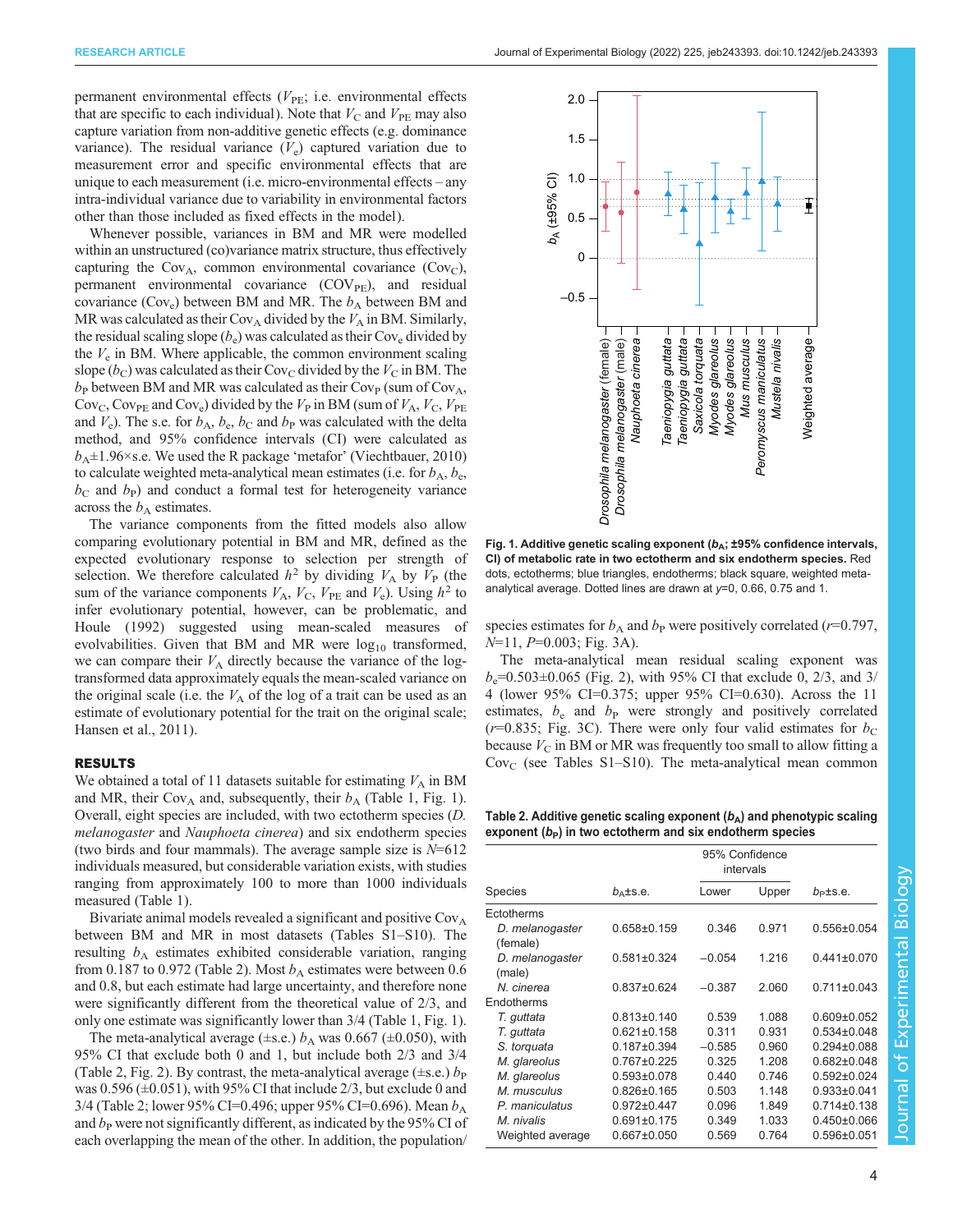<span id="page-4-0"></span>

Fig. 2. Weighted meta-analytical mean (±95% confidence intervals, CI) additive genetic scaling exponent  $(b_A)$ , common environment scaling exponent  $(b<sub>c</sub>)$ , residual scaling exponent  $(b<sub>e</sub>)$  and phenotypic scaling exponent  $(b<sub>P</sub>)$  in two ectotherm and six endotherm species. Dotted lines are drawn at  $y=0.667$ , 0.75 and 1.

environment scaling exponent was  $b_C$ =0.880±0.077 (Fig. 2, Fig. 3B).

The meta-analytical average  $h^2$  (±s.e.) for BM ( $h^2$ =0.396±0.059) was slightly higher than  $h^2$  for whole-animal MR ( $h^2$ =0.316±0.053; [Table 3](#page-5-0), [Fig. 4](#page-5-0)A), but the difference was not significant when considering the uncertainty around the means. Similarly, the metaanalytical average  $V_A$  ( $\pm$ s.e.) was slightly higher for BM  $(V_A=0.00100\pm0.00018)$  than for whole-animal MR  $(V_A=0.00080\pm0.00013$ ; [Table 3, Fig. 4B](#page-5-0)), but the difference was not significant when considering the uncertainty around the means.

## **DISCUSSION**

We compiled multiple datasets that were originally collected to estimate  $V_A$  for whole-organism or mass-adjusted MR, and reanalysed them to quantify the G matrix for BM and MR, which is required to calculate the  $b_A$ . Interestingly, the interspecific variation in  $b_A$  (range, 0.187–0.972) reported in [Table 2](#page-3-0) is within the range of  $b_P$  estimates ( $b_P \approx 0$  to >1) that have been observed in animals for both within- and across-species relationships (see [Glazier, 2005,](#page-9-0) [2010, 2014a](#page-9-0),[b;](#page-9-0) [White and Kearney, 2014](#page-10-0)). This diversity is consistent with growing evidence that phenotypic metabolic scaling is highly diverse, but unfortunately the large uncertainty (95% CI) around the genetic metabolic scaling exponents prevents any significant interspecific differences from being discerned. In addition, all but one of these exponents are not significantly different from the classical theoretical values of 2/3 or 3/4; two values are not significantly different from 0, and six are not significantly from 1. The only exception is for one of the datasets with a large sample size ([Sadowska et al., 2005](#page-10-0)), in which  $b<sub>A</sub>$  was significantly lower than the theoretical 3/4 exponent (lower 95% CI=0.746). Therefore, extremely large sample sizes are required to estimate  $b_A$  with enough precision to test metabolic theory that predicts specific exponents such as 2/3 or 3/4.

The large error terms for  $b_A$  also prevent any clear-cut matching of the genetic metabolic scaling exponents with phenotypic metabolic scaling exponents reported in the literature. For

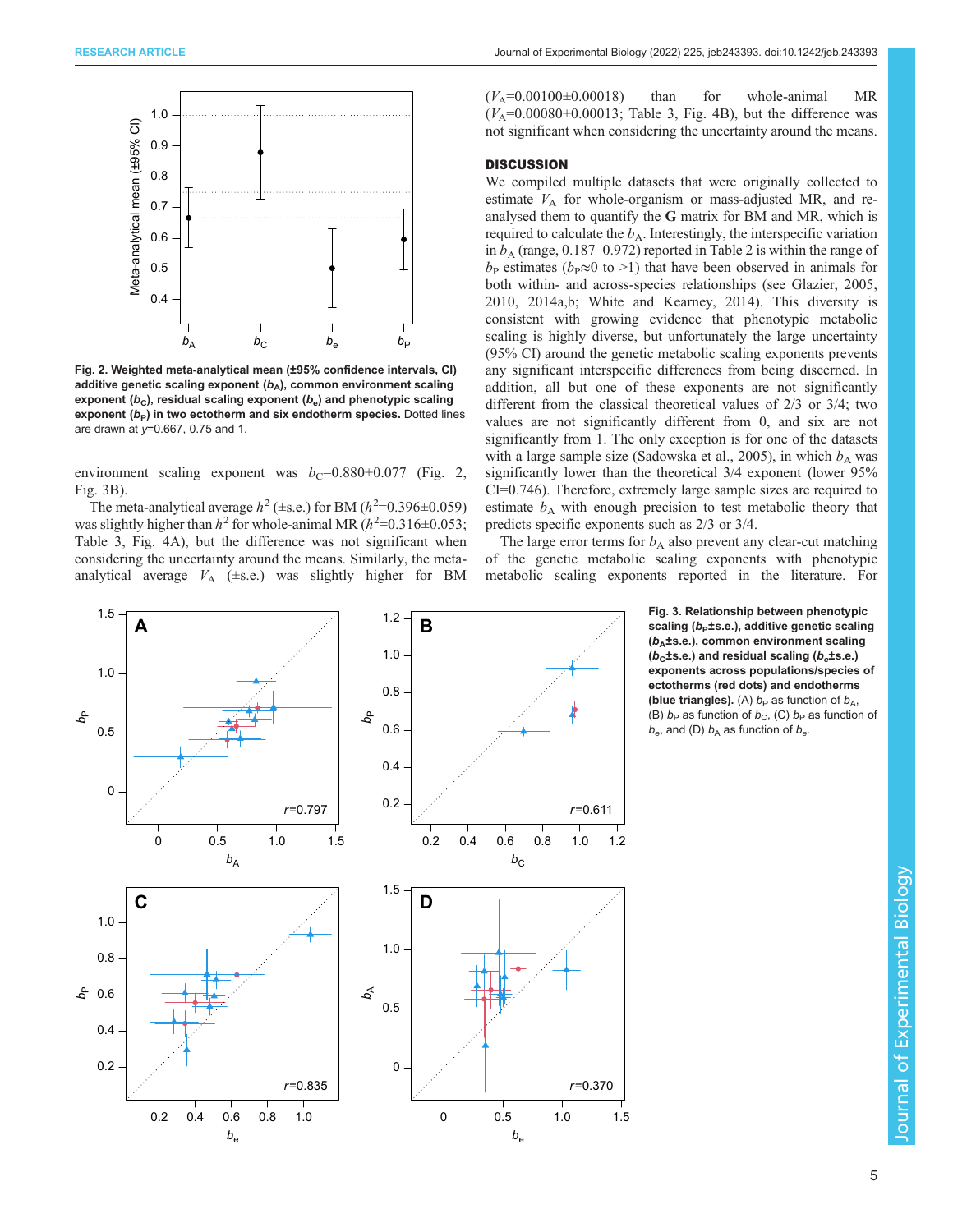|                          |                                     | Narrow-sense heritability           | Mean-scaled evolvability        |                            |  |
|--------------------------|-------------------------------------|-------------------------------------|---------------------------------|----------------------------|--|
| Species                  | <b>BM</b><br>$h^2$ <sup>ts.e.</sup> | <b>MR</b><br>$h^2$ <sup>ts.e.</sup> | <b>BM</b><br>$V_{\Delta}$ ±s.e. | <b>MR</b><br>$V_{A}$ ±s.e. |  |
| Ectotherms               |                                     |                                     |                                 |                            |  |
| D. melanogaster (female) | $0.597 \pm 0.146$                   | $0.251 \pm 0.130$                   | $0.00117\pm0.00031$             | 0.00058±0.00031            |  |
| D. melanogaster (male)   | $0.272 \pm 0.102$                   | $0.432 \pm 0.137$                   | $0.00064\pm0.00027$             | 0.00122±0.00052            |  |
| N. cinerea               | $0.071 \pm 0.067$                   | $0.075 \pm 0.072$                   | 0.00022±0.00021                 | 0.00032±0.00031            |  |
| Endotherms               |                                     |                                     |                                 |                            |  |
| T. guttata               | $0.557 \pm 0.095$                   | $0.397 \pm 0.095$                   | $0.00122 \pm 0.00028$           | $0.00109 + 0.00031$        |  |
| T. guttata               | $0.385 \pm 0.106$                   | $0.400 \pm 0.161$                   | $0.00075\pm0.00024$             | $0.00038 + 0.00019$        |  |
| S. torquata              | $0.419 \pm 0.278$                   | $0.264 \pm 0.221$                   | $0.00101 \pm 0.00075$           | 0.00050±0.00045            |  |
| M. glareolus             | $0.225 \pm 0.091$                   | $0.242 \pm 0.096$                   | $0.00112\pm0.00048$             | $0.00125 \pm 0.00052$      |  |
| M. glareolus             | $0.551 \pm 0.081$                   | $0.453 \pm 0.076$                   | $0.00171\pm0.00030$             | 0.00116±0.00023            |  |
| M. musculus              | $0.397 \pm 0.077$                   | $0.162 \pm 0.068$                   | 0.00075±0.00017                 | 0.00072±0.00031            |  |
| P. maniculatus           | $0.491 \pm 0.211$                   | $0.491 \pm 0.214$                   | $0.00270\pm0.00145$             | 0.00515±0.00280            |  |
| M. nivalis               | $0.594 \pm 0.143$                   | $0.631 \pm 0.171$                   | $0.00321 \pm 0.00101$           | 0.00165±0.00059            |  |
| Weighted average         | $0.396 \pm 0.059$                   | $0.316 \pm 0.053$                   | $0.00100 \pm 0.00018$           | 0.00080±0.00013            |  |

<span id="page-5-0"></span>Table 3. Narrow-sense heritability ( $h^2$ ) and additive genetic variance ( $V_{\sf A}$ ) in body mass (BM) and whole-animal metabolic rate (MR) in two ectotherm and six endotherm species

Because all models were fitted on log-transformed traits, the  $V_A$  estimates are directly comparable as mean-scaled measures of evolvabilities.

example, no clear differences between the genetic scaling exponents of the ectothermic insects and endothermic birds and mammals can be seen [\(Table 2\)](#page-3-0), despite the existence of significant differences in the phenotypic scaling exponents of ectothermic and endothermic vertebrate animals (reviewed in [Glazier, 2005](#page-9-0), [2010;](#page-9-0) [White and](#page-10-0) [Kearney, 2014](#page-10-0)). Moreover, existing data are insufficient to permit a consistent, clear-cut matching of genetic and phenotypic metabolic scaling exponents for individual species. For example, although the genetic metabolic scaling exponent for the fruit fly D. melanogaster (0.523±0.232 95% CI) is significantly different from 0, [Van](#page-10-0) [Voorhies et al. \(2004\)](#page-10-0) found no significant phenotypic correlation between MR and BM in this species. A limited BM range (<2-fold) may have prevented a phenotypic correlation between MR and BM from being detected. By contrast, [Ellenby \(1945, 1953\)](#page-9-0) found significant positive correlations based on samples with larger bodysize ranges of ∼2- and 3-fold, respectively. Furthermore, the phenotypic scaling exponent of 0.554 based on data in [Ellenby](#page-9-0) [\(1945\)](#page-9-0) is within the 95% CI of the genetic scaling exponent, although the scaling exponent of 0.772 based on data in [Ellenby](#page-9-0) [\(1953\)](#page-9-0) is not. In addition, the genetic metabolic scaling exponent for the laboratory mouse Mus musculus (0.826±0.323) is not significantly different from the phenotypic scaling exponent (0.748±0.289) reported by [Glazier \(2022\)](#page-9-0), based on data from 15 studies collated by [Genoud et al. \(2018\).](#page-9-0) These examples thus suggest that, with sufficient data, a match between genetic and phenotypic metabolic scaling exponents may be found.

In our sample of 11 paired estimates,  $b_A$  and  $b_P$  were significantly correlated ([Fig. 3A](#page-4-0)). Although this result suggests that the relative magnitude of  $b<sub>P</sub>$  reflects the relative magnitude of  $b<sub>A</sub>$ , it should not be used to commit the 'phenotypic gambit' [\(Cheverud, 1988](#page-9-0); [Grafen, 1984\)](#page-9-0) and assume that  $b<sub>P</sub>$  is a precise estimate of  $b<sub>A</sub>$  in any population/species. There are many reasons why this assumption should be avoided, just as a phenotypic correlation  $(r<sub>P</sub>)$  estimate is generally not an accurate indicator of  $r_A$  [\(Kruuk et al., 2008\)](#page-9-0). The correspondence between  $b_A$  and  $b_P$  depends on the relative amount of (co)variance for the genetic versus other components of the total phenotypic covariance of MR and BM. In a simplified example in which the only sources of (co)variance between BM and MR are genetic and residual (i.e. no sources of common environment variance), then:

$$
b_{\rm P} = b_{\rm A} \times h_{\rm BM}^2 + b_{\rm e} \times (1 - h_{\rm BM}^2),\tag{2}
$$

where  $h_{BM}^2$  represents  $h^2$  in BM. In this equation, we see that the higher the  $h_{BM}^2$ , the more  $b_P$  will reflect  $b_A$ . Yet in our sample, the average  $h_{BM}^2$  ( $\pm$ s.e.) was 0.396 $\pm$ 0.059, such that other sources of covariance are likely to have important influences on  $b<sub>P</sub>$ . Indeed, Eqn 2 shows that  $b_e$  also affects  $b_p$ , raising the question as to whether



and additive genetic variance  $(V_A)$  in whole-animal metabolic rate (MR) versus body mass (BM) in two ectotherm and six endotherm species.  $h^2$  (±s.e.; A) and  $V_A$  (±s.e.; B). Red dots, ectotherms; blue triangles, endotherms. Dotted line is the 1:1 line.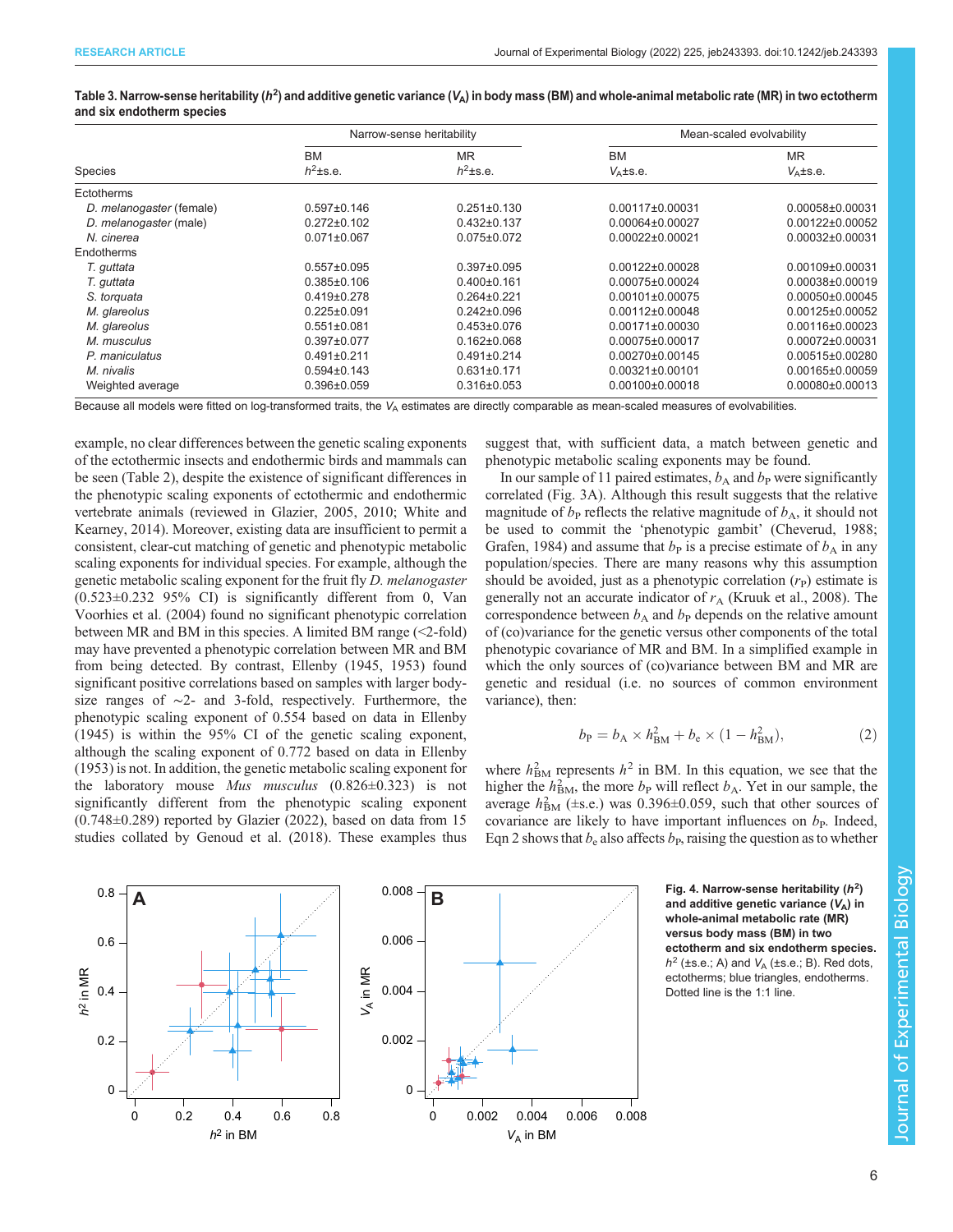$b<sub>e</sub>$  (and scaling slopes of other component covariances of MR and BM, such as  $b<sub>C</sub>$ , see below) generally align with  $b<sub>A</sub>$  or not [\(Fig. 3D\)](#page-4-0). The meta-analytical  $b_e$  tended to be lower ( $b_e$ =0.501±0.065) than  $b_A$ , and was significantly lower than the theoretical  $2/3$  exponent [\(Fig. 2](#page-4-0); see also Fig. 5 for examples of  $b_A$  and  $b_e$  in three of the largest datasets included in the current study). Such a low  $b<sub>e</sub>$  might be due to regression dilution because measurement error generally ends up in the residual (co)variance estimates. The residual (co)variance also captures within-individual changes in MR and BM due to unquantified specific environmental conditions and age (unless specified as fixed effect in the model; [Wilson et al., 2010\)](#page-10-0). A low  $b_e$  might also reflect short-term within-individual variation in factors that influence BM but not MR, such as gut content, hydration level and low-MR tissues (e.g. fat; [Hagmayer et al., 2020\)](#page-9-0). In any case, the results of the current study illustrate how measurement error and within-individual variance in BM and MR can bias  $b<sub>P</sub>$  downwards, and therefore care should be taken when making inferences about the evolution of metabolic scaling using  $b_{\rm P}$ as a proxy for  $b_{\rm A}$ .

In comparison to  $b_A$  and  $b_e$ , the meta-analytical  $b_C$  tended to be higher ( $b<sub>C</sub>=0.880±0.077$ ), raising questions about sources of common environmental covariance in BM and MR. In our models,  $V_{\rm C}$  and Cov<sub>C</sub> captured environmental effects (other than those specified as fixed effects) that applied to groups of full sibs. Because relatives (especially full sibs) are clustered in time and space (e.g. litter or nest effects), common and maternal environmental effects are usually confounded with the pedigree structure, and therefore may bias  $V_A$  and Cov<sub>A</sub> estimates if not controlled for [\(Wilson et al., 2010\)](#page-10-0). Because  $b<sub>C</sub>$  tends to be higher than  $b_A$ , a failure to properly separate common environment from additive genetic effects will introduce an upward bias in  $b_A$ . Interestingly,  $V_C$  and  $Cov_C$  can also capture maternal genetic effects



Fig. 5. Body-mass scaling of metabolic rate at the genetic (left panels) versus residual (right panels) levels. Metabolic rate (MR) as a function of body mass (BM) in male fruit flies (data from [Videlier et al.,](#page-10-0) [2021b\)](#page-10-0) (A,B), zebra finches (data from [Mathot et al., 2013](#page-9-0)) (C,D) and bank voles (data from [Sadowska et al., 2005\)](#page-10-0) (E,F), using breeding values to display the additive genetic scaling exponent  $(b<sub>A</sub>±s.e.;$ left panels) and residual values to display the residual scaling exponent  $(b_e \pm s.e.;$ right panels). Breeding values (red dots; ±s.e.) and residuals (both expressed as deviations from population means) were extracted from multivariate animal models with  $log_{10}$ -transformed MR and BM as response variables. Dashed lines represent the theoretical exponent values of 2/3 and 3/4, whereas solid lines show  $b_A$ and  $b_{\alpha}$ .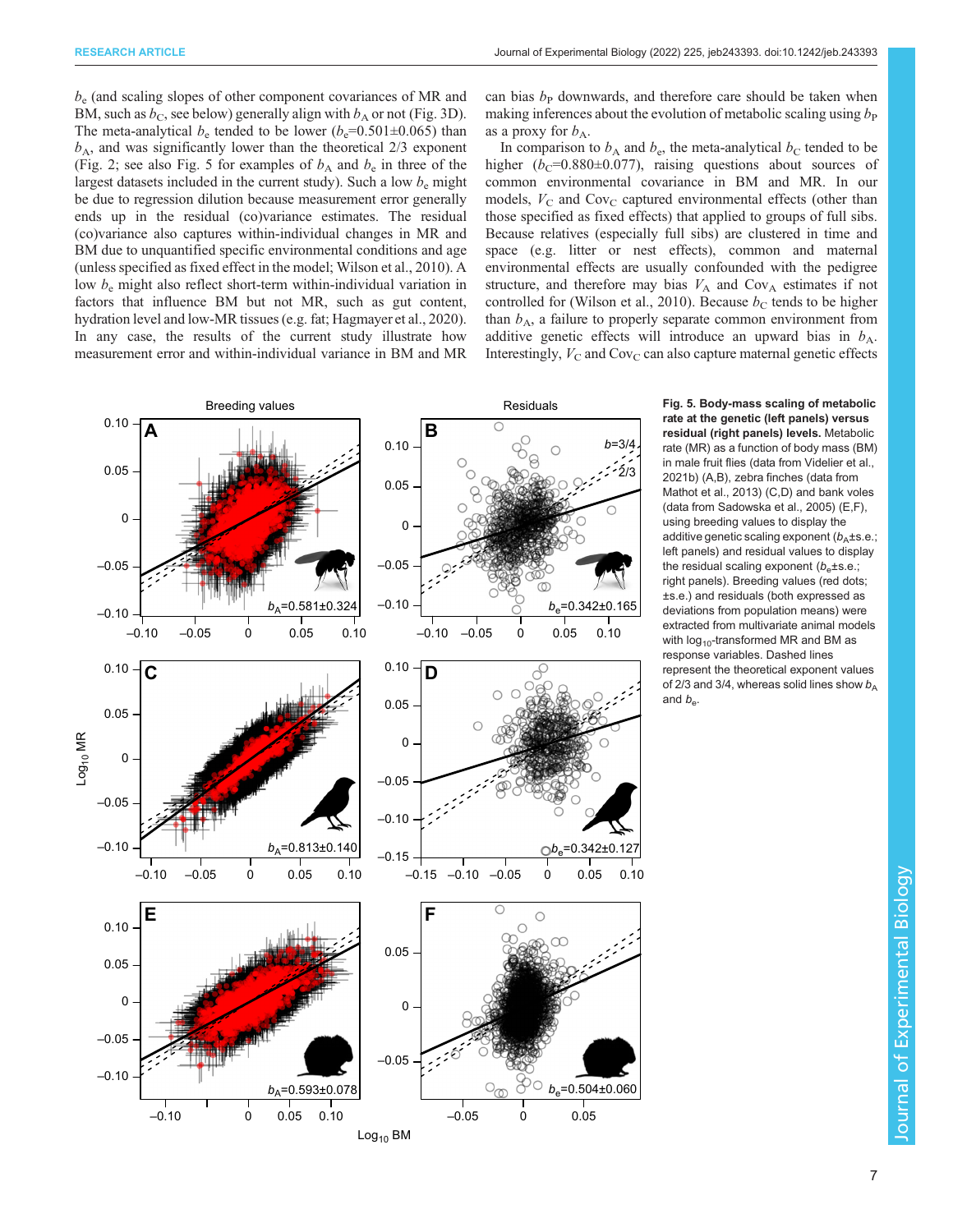and non-additive genetic variance such as dominance variance [\(Wilson et al., 2010](#page-10-0)). Maternal genetic effects have been widely reported for growth-related traits and body size ([McAdam et al.,](#page-9-0) [2014](#page-9-0)), such that  $V_C$  (and Cov<sub>C</sub>) may contain some source of maternal genetic (co)variance. Moreover, owing to the maternal route of inheritance of mitochondria, genetic variance in the function, structure and intracellular density of mitochondria should end up in the maternal effect (unless modelled explicitly; see [Evans](#page-9-0) [et al., 2014\)](#page-9-0). This raises the possibility that  $V_C$  and Cov<sub>C</sub> contain some cytoplasmically inherited genetic (co)variance in BM and MR that scales more steeply than  $b_A$ . In any case, future quantitative genetic studies of metabolic scaling should pay attention to common environmental and maternal effects, and if possible calculate and report  $b<sub>C</sub>$  to add to the few (n=4) currently available estimates.

Overall, our collective data on genetic metabolic scaling exponents ([Table 2\)](#page-3-0) are consistent with the frequent observation that intraspecific and interspecific metabolic scaling exponents are negatively allometric in animals ( $b$ <1). The weighted average  $b_A$ across all datasets is  $0.667 \pm 0.050$ , which is significantly less than 1 (see [Table 2\)](#page-3-0). Furthermore, all  $b_A$  estimates are  $\leq 1$  rather than  $\geq 1$ , which is highly improbable by chance alone  $(P=0.5^{10} = 0.001)$ . Although there was large variation in the  $b<sub>A</sub>$  estimates, when considering the differences in light of the standard errors that come with each estimate, the possibility emerges that sampling noise alone may be responsible for all the variation that we see. The metaanalytical procedure yielded an  $I<sup>2</sup>$  (total heterogeneity/total variability) of 0, which means that there are no differences between the  $b_A$  estimates that cannot already be explained by sampling noise alone. Hence, one could argue that extreme values like the low value from *Saxicola* is fully expected from sampling noise alone (owing to its large uncertainty).

The  $b_A$  represents the direction of greatest genetic variance in BM and MR, and therefore divergent species are expected to be constrained along this general orientation ([Schluter, 1996\)](#page-10-0). Just as we calculated  $b_A$  from the additive genetic (co)variance matrix, one could use a bivariate phylogenetic mixed model ([Hadfield and](#page-9-0) [Nakagawa, 2010\)](#page-9-0) to estimate the phylogenetic (co)variance in mass and MR and quantify the mass scaling exponent at the phylogenetic level  $(b<sub>D</sub>)$ , which represents the scaling exponent along which BM and MR co-varied as species diverged. A correspondence between  $b_A$  and  $b_D$  may be explained in two non-exclusive ways. First,  $b_A$ may channel the evolution of the phenotypic covariance of MR with BM, and thus  $b<sub>D</sub>$ , along the genetic line of least resistance [\(Schluter,](#page-10-0) [1996](#page-10-0)). In other words, the distribution of the genetic variation in BM and MR in an ancestral population or species should influence the orientation (slope) along which BM and MR will vary among descendant populations or species. Second, natural selection may favour specific phenotypic and corresponding genetic associations between MR and BM. Indeed, selection on particular combinations of BM and MR could both (1) modify patterns of genetic (co)variance, and (2) cause adaptive evolution in BM and MR along a specific orientation.

Note that the above genetically based evolutionary explanations do not mention possible influences of physical constraints on metabolic scaling, as posited by traditional theory (see Introduction). Nevertheless, we do not mean to imply that physical constraints are not at all involved in metabolic scaling. For example, they could set boundary limits on the range of metabolic scaling exponents that can evolve (see e.g. [Glazier, 2005,](#page-9-0) [2010](#page-9-0), [2014b](#page-9-0)). However, at present, no firm conclusions about cause and effect relationships among  $b_A$ ,  $b_P$  and  $b_D$  can yet be made. More interdisciplinary, multi-level work is needed to determine how

genetic patterns of metabolic scaling at the intraspecific level are linked to interspecific metabolic scaling patterns (see also [White](#page-10-0) [et al., 2019](#page-10-0)). Ultimately, there can be no genetic variation outside of the fundamental physical and geometrical constraints of organisms, such that genetic and physical constraints should theoretically reflect two sides of the same coin ( just like genetic correlations and physiological mechanisms linking complex traits; [Careau and](#page-8-0) [Garland, 2012](#page-8-0)).

Currently available quantitative genetic data are not yet sufficient to test metabolic scaling theory in a rigorous way. Although the meta-analytical weighted average  $b_A$  of 0.667±0.050 appears to support the view that additive genetic variance in BM and MR is distributed along a metabolic scaling exponent of 2/3, the 95% CI (0.567–0.767) also include 3/4. Moreover, the uncertainty around each  $b_A$  estimate was so large that none of the individual estimates clearly support any specific theoretical metabolic exponent, such as 2/3 or 3/4. They are also insufficient to test theory that predicts diverse metabolic scaling exponents, such as the metabolic-level boundaries hypothesis (MLBH: [Glazier, 2010](#page-9-0), [2014b\)](#page-9-0). However, it is intriguing that, as predicted by the MLBH, the birds and mammals with relatively high basal metabolic rates (BMRs) [Saxicola torquata, Taeniopygia guttata, Myodes glareolus and Mustela nivalis, with mean BMR values of 110.7%, 117.9%, 141.7% and 155.1%, respectively, greater than that predicted from the eutherian mammal log-linear scaling relationship BMR=0.455+0.726\*BM reported by [Genoud et al., 2018\]](#page-9-0) tend to have lower genetic metabolic scaling exponents (0.187–0.813) than those species with substantially lower MRs (M. musculus and Peromyscus maniculatus, with  $b_A$  values of 0.826 and 0.972, and mean BMR values of 23.5% and 47.2%, respectively, greater than that predicted by the eutherian scaling relationship). The MLBH predicts that the scaling exponent for resting (or basal) metabolic rate (RMR or BMR) should decrease as overall metabolic level (L) increases [\(Glazier, 2010](#page-9-0), [2014b\)](#page-9-0). Nevertheless, the negative relationship between  $b_A$  and L observed here is based on only six species with  $b_A$  values that have large error terms, and therefore is unsurprisingly not statistically significant. The MLBH also predicts that the scaling exponent for active maximal metabolic rate (MMR) should be higher than that for RMR, which, however, is not seen for either  $b_P$  or  $b_A$  in the house mouse M. musculus (0.738 $\pm$ 0.102 and 0.880±0.022, respectively, for MMR, and 0.826±0.165 and 0.933±0.041, respectively, for RMR; [Wone et al., 2009\)](#page-10-0). However, activity has been shown to increase  $b<sub>P</sub>$  within other animal species, e.g. the laboratory rat [\(Refinetti, 1989](#page-10-0)), humans [\(Rogers et al., 1995](#page-10-0); [Batterham and Jackson, 2003\)](#page-8-0) and various ectothermic animals [\(Glazier, 2009](#page-9-0)). More data are obviously needed.

Available data on  $V_A$  given in [Table 3](#page-5-0) do permit a useful test of two different theoretical approaches regarding the evolution of metabolic scaling that make opposite predictions. The first theory posits that metabolic scaling is chiefly the result of evolutionary optimization of body size with secondary effects on MR (Kozł[owski](#page-9-0) [and Weiner, 1997;](#page-9-0) Kozł[owski et al., 2020](#page-9-0)). According to this theory, as applied by [Ketola and Kotiaho \(2012\)](#page-9-0), if natural selection acts more intensely on body size than MR, then  $V_A$  (and  $h^2$ ) should be lower for body size than that for MR. The second approach, based on dynamic energy budget theory, proposes that evolutionary optimization is focused primarily on MR with secondary effects on body size [\(Lika et al., 2019](#page-9-0)). If correct, then  $V_A$  (and  $h^2$ ) should be lower for MR than body size. However, comparisons of  $h^2$  and  $V_A$ estimates from our models [\(Table 3](#page-5-0), [Fig. 4](#page-5-0); see also [Tables S1](https://journals.biologists.com/jeb/article-lookup/DOI/10.1242/jeb.243393)–S10) do not support the predictions of either of these theories, as there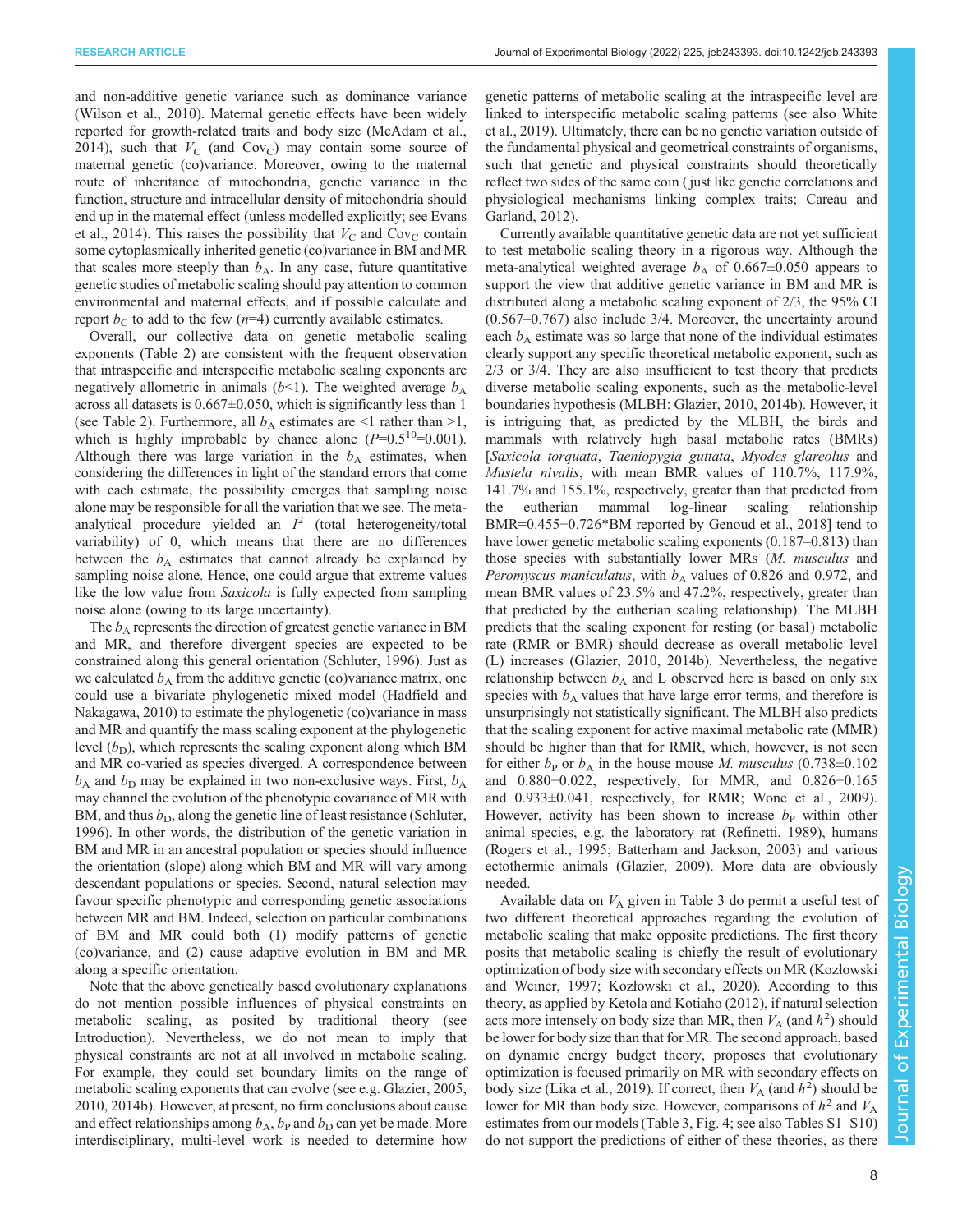<span id="page-8-0"></span>were no differences in the average  $h^2$  and  $V_A$  estimates for MR versus BM (note that  $V_A$  estimated using log-transformed traits allows directly comparable estimates of mean-scaled evolvabilities; [Hansen et al., 2011](#page-9-0)). Therefore, although natural selection may act on MR and BM to varying degrees in different environments to cause evolutionary changes in metabolic scaling (see also [Witting,](#page-10-0) [2017](#page-10-0)), existing data suggest that there is no general difference in the intensity of selection on – and evolutionary potential in – either trait. In agreement, [Videlier et al. \(2021a\)](#page-10-0) used a multivariate approach based on the variance–covariance matrix of Darwinian fitness, standard metabolic rate (SMR) and BM to show that linear selection was acting on both SMR and BM in male, but not female, D. melanogaster. However, Boratyński and Koteja (2010) found that BMR, but not BM, was related to relative fitness (reproductive success) in the bank vole *M. glareolus*. More studies of this kind are needed, as well as those that specifically test for effects of selection on the covariance of MR and BM, and thereby metabolic scaling.

In some investigations, the metabolic scaling exponent  $(b)$  is considered to be a trait in and of itself. For example, [Fossen et al.](#page-9-0) [\(2019\)](#page-9-0) did so in a study of the  $V_A$  and genotype-by-environment  $(G \times E)$  interaction of b using clones from a parthenogenetic species (Daphnia magna). Although it may be useful to consider  $b$  as a trait when working with genetically identical clones or strains (e.g. [Glazier and Calow, 1992;](#page-9-0) [Yashchenko et al., 2016;](#page-10-0) [Matoo et al.,](#page-9-0) [2019](#page-9-0)), or ontogenetic  $b$  values estimated at the individual level [\(Norin and Gamperl, 2018](#page-9-0); Beaman et al., 2021 preprint), such an approach can be impractical for studies that estimate  $b$  among genetically different conspecific individuals. Moreover, the two quantitative genetic studies conducted so far on b (considered as a trait) found no detectable  $V_A$  in b ([Fossen et al., 2019;](#page-9-0) Beaman et al., 2021 preprint). For most studies of metabolic scaling, one could reasonably argue that b should not be considered a 'trait' per se, but a type of 'trait covariance', resulting from pleiotropy, gene linkage and/or selective covariance (Armbruster and Schwaegerle, 1996). Accordingly, genes and natural selection affect b only indirectly via their direct effects on the individual traits of MR and BM, the covariances of which determine metabolic scaling. We can still study how  $b_A$  'evolves', in the sense that G (and  $b_A$ ) may change through space and time as a result of changes in the frequencies of the genes responsible for BM and MR (Arnold et al., 2008). Otherwise, considering  $b$  as a trait makes it problematic to study metabolic scaling from a genetically based adaptive perspective, given that b represents the covariance of two complex traits (MR and BM) subject to multiple environmental and genetic effects and variable selection regimes (Arnold et al., 2021).

In this study, we hope to have shown the value of quantitative genetic studies in increasing our understanding of the evolution of metabolic scaling. Other useful methods have been proposed to examine genetic effects on metabolic scaling, including quantitative trait locus analyses [\(Wu et al., 2002](#page-10-0); [Long et al., 2006](#page-9-0); [Li et al.,](#page-9-0) [2007](#page-9-0); [Vasseur et al., 2012; Zhang et al., 2021\)](#page-10-0), inbreeding and crossbreeding experiments [\(Ketola and Kotiaho, 2012;](#page-9-0) [Vasseur](#page-10-0) [et al., 2012](#page-10-0); [Ketola et al., 2013](#page-9-0); Boratyński et al., 2016), and artificial selection experiments (Czarnołę[ski et al., 2008](#page-9-0); [Sadowska](#page-10-0) [et al., 2015;](#page-10-0) [Malerba and Marshall, 2019](#page-9-0)). In addition, genetic effects on metabolic scaling can be studied through the comparison of metabolic scaling relationships observed in genetically different clones, strains or populations [\(Glazier and Calow, 1992](#page-9-0); [Glazier](#page-9-0) [et al., 2011;](#page-9-0) [Yashchenko et al., 2016;](#page-10-0) [Matoo et al., 2019\)](#page-9-0). We encourage researchers interested in the evolution of metabolic scaling to adopt a quantitative genetics approach that examines how  $b_A$  may be influenced by evolutionary processes acting on BM and

MR, in accordance with how evolutionary biologists have traditionally evaluated changes in G and genetic correlations under artificial or natural selection (e.g. [Careau et al., 2015](#page-9-0); [Delahaie et al., 2017\)](#page-9-0).

#### Acknowledgements

We thank all authors from the original studies for conducting all of the work to collect the data and for sharing the datasets, and Wolfgang Forstmeier for guidance on the meta-analytical approach.

#### Competing interests

The authors declare no competing or financial interests.

#### Author contributions

Conceptualization: V.C., D.S.G.; Methodology: V.C., D.S.G.; Formal analysis: V.C.; Data curation: V.C.; Writing - original draft: V.C., D.S.G.; Writing - review & editing: V.C., D.S.G.; Visualization: V.C.

#### Funding

This research received no specific grant from any funding agency in the public, commercial, or not-for-profit sectors.

#### References

- Agutter, P. S. and Tuszynski, J. A. [\(2011\). Analytic theories of metabolic scaling.](https://doi.org/10.1242/jeb.054502) J. Exp. Biol. 214[, 1055-1062. doi:10.1242/jeb.054502](https://doi.org/10.1242/jeb.054502)
- [Armbruster, W. S. and Schwaegerle, K. E.](https://doi.org/10.1046/j.1420-9101.1996.9030261.x) (1996). Causes of covariation of [phenotypic traits among populations.](https://doi.org/10.1046/j.1420-9101.1996.9030261.x) J. Evol. Biol. 9, 261-276. doi:10.1046/j. [1420-9101.1996.9030261.x](https://doi.org/10.1046/j.1420-9101.1996.9030261.x)
- Artacho, P., Saravia, J., Ferrandière, B. D., Perret, S. and Le Galliard, J.-F. [\(2015\). Quantification of correlational selection on thermal physiology,](https://doi.org/10.1002/ece3.1548) [thermoregulatory behavior, and energy metabolism in lizards.](https://doi.org/10.1002/ece3.1548) Ecol. Evol. 5, [3600-3609. doi:10.1002/ece3.1548](https://doi.org/10.1002/ece3.1548)
- Arnold, S. J., Bü[rger, R., Hohenlohe, P. A., AJie, B. C. and Jones, A. G.](https://doi.org/10.1111/j.1558-5646.2008.00472.x) (2008). [Understanding the evolution and stability of the G-matrix.](https://doi.org/10.1111/j.1558-5646.2008.00472.x) Evolution 62, [2451-2461. doi:10.1111/j.1558-5646.2008.00472.x](https://doi.org/10.1111/j.1558-5646.2008.00472.x)
- [Arnold, P. A., Delean, S., Cassey, P. and White, C. R.](https://doi.org/10.1007/s00360-021-01358-w) (2021). Meta-analysis [reveals that resting metabolic rate is not consistently related to fitness and](https://doi.org/10.1007/s00360-021-01358-w) performance in animals. J. Comp. Physiol. B. 191[, 1097-1110. doi:10.1007/](https://doi.org/10.1007/s00360-021-01358-w) [s00360-021-01358-w](https://doi.org/10.1007/s00360-021-01358-w)
- [Bacigalupe, L. D., Nespolo, R. F., Bustamante, D. M. and Bozinovic, F.](https://doi.org/10.1111/j.0014-3820.2004.tb01657.x) (2004). [The quantitative genetics of sustained energy budget in a wild mouse.](https://doi.org/10.1111/j.0014-3820.2004.tb01657.x) Evolution 58[, 421-429. doi:10.1111/j.0014-3820.2004.tb01657.x](https://doi.org/10.1111/j.0014-3820.2004.tb01657.x)
- [Banavar, J. R., Moses, M. E., Brown, J. H., Damuth, J., Rinaldo, A., Sibly, R. M.](https://doi.org/10.1073/pnas.1009974107) and Maritan, A. [\(2010\). A general basis for quarter-power scaling in animals.](https://doi.org/10.1073/pnas.1009974107) Proc. Natl. Acad. Sci. U.S.A. 107[, 15816-15820. doi:10.1073/pnas.1009974107](https://doi.org/10.1073/pnas.1009974107)
- Baškiera, S. and Gvoždík, L. [\(2021\). Repeatability and heritability of resting](https://doi.org/10.1016/j.cbpa.2020.110858) [metabolic rate in a long-lived amphibian.](https://doi.org/10.1016/j.cbpa.2020.110858) Comp. Biochem. Physiol. A Mol. Integr. Physiol. 253[, 110858. doi:10.1016/j.cbpa.2020.110858](https://doi.org/10.1016/j.cbpa.2020.110858)
- Batterham, A. M. and Jackson, A. S. [\(2003\). Validity of the allometric cascade](https://doi.org/10.1016/S1569-9048(03)00027-2) [model at submaximal and maximal metabolic rates in exercising men.](https://doi.org/10.1016/S1569-9048(03)00027-2) Resp. Physiol. Neurobiol. 135[, 103-106. doi:10.1016/S1569-9048\(03\)00027-2](https://doi.org/10.1016/S1569-9048(03)00027-2)
- Beaman, J. E., Ortiz-barrientos, D., Monro, K., Hall, M. D. and White, C. R. (2021). Metabolic scaling has diversified among species, despite an evolutionary constraint within species. bioRxiv 1-26.
- Boratyń[ski, Z., Ketola, T., Koskela, E. and Mappes, T.](https://doi.org/10.1007/s11692-015-9347-2) (2016). The sex specific [genetic variation of energetics in bank voles, consequences of introgression?](https://doi.org/10.1007/s11692-015-9347-2) Evol. Biol. 43[, 37-47. doi:10.1007/s11692-015-9347-2](https://doi.org/10.1007/s11692-015-9347-2)
- Boratyński, Z. and Koteja, P. [\(2010\). Sexual and natural selection on body mass](https://doi.org/10.1111/j.1365-2435.2010.01764.x) [and metabolic rates in free](https://doi.org/10.1111/j.1365-2435.2010.01764.x)–living bank voles. Funct. Ecol. 24, 1252-1261. [doi:10.1111/j.1365-2435.2010.01764.x](https://doi.org/10.1111/j.1365-2435.2010.01764.x)
- Boratyń[ski, Z., Koskela, E., Mappes, T. and Schroderus, E.](https://doi.org/10.1007/s10682-012-9590-2) (2013). Quantitative [genetics and fitness effects of basal metabolism.](https://doi.org/10.1007/s10682-012-9590-2) Evol. Ecol. 27, 301-314. [doi:10.1007/s10682-012-9590-2](https://doi.org/10.1007/s10682-012-9590-2)
- [Bushuev, A. V., Husby, A., Sternberg, H. and Grinkov, V. G.](https://doi.org/10.1111/j.1469-7998.2012.00947.x) (2012). Quantitative [genetics of basal metabolic rate and body mass in free-living pied flycatchers.](https://doi.org/10.1111/j.1469-7998.2012.00947.x) J. Zool. 288[, 245-251. doi:10.1111/j.1469-7998.2012.00947.x](https://doi.org/10.1111/j.1469-7998.2012.00947.x)
- Butler, D., Cullis, B. R., Gilmour, A. R., Gogel, D. J. and Thompson, R. (2018). ASReml-R Reference Manual Release 4. Hemel Hempstead, UK: VSN International Ltd.
- Careau, V. and Garland, T., Jr. [\(2012\). Performance, personality, and energetics:](https://doi.org/10.1086/666970) [correlation, causation, and mechanism.](https://doi.org/10.1086/666970) Physiol. Biochem. Zool. 85, 543-571. [doi:10.1086/666970](https://doi.org/10.1086/666970)
- [Careau, V., Thomas, D., Pelletier, F., Turki, L., Landry, F., Garant, D. and](https://doi.org/10.1111/j.1420-9101.2011.02344.x) Réale, D. [\(2011\). Genetic correlation between resting metabolic rate and](https://doi.org/10.1111/j.1420-9101.2011.02344.x) [exploratory behaviour in deer mice \(](https://doi.org/10.1111/j.1420-9101.2011.02344.x)Peromyscus maniculatus). J. Evol. Biol. 24, [2153-2163. doi:10.1111/j.1420-9101.2011.02344.x](https://doi.org/10.1111/j.1420-9101.2011.02344.x)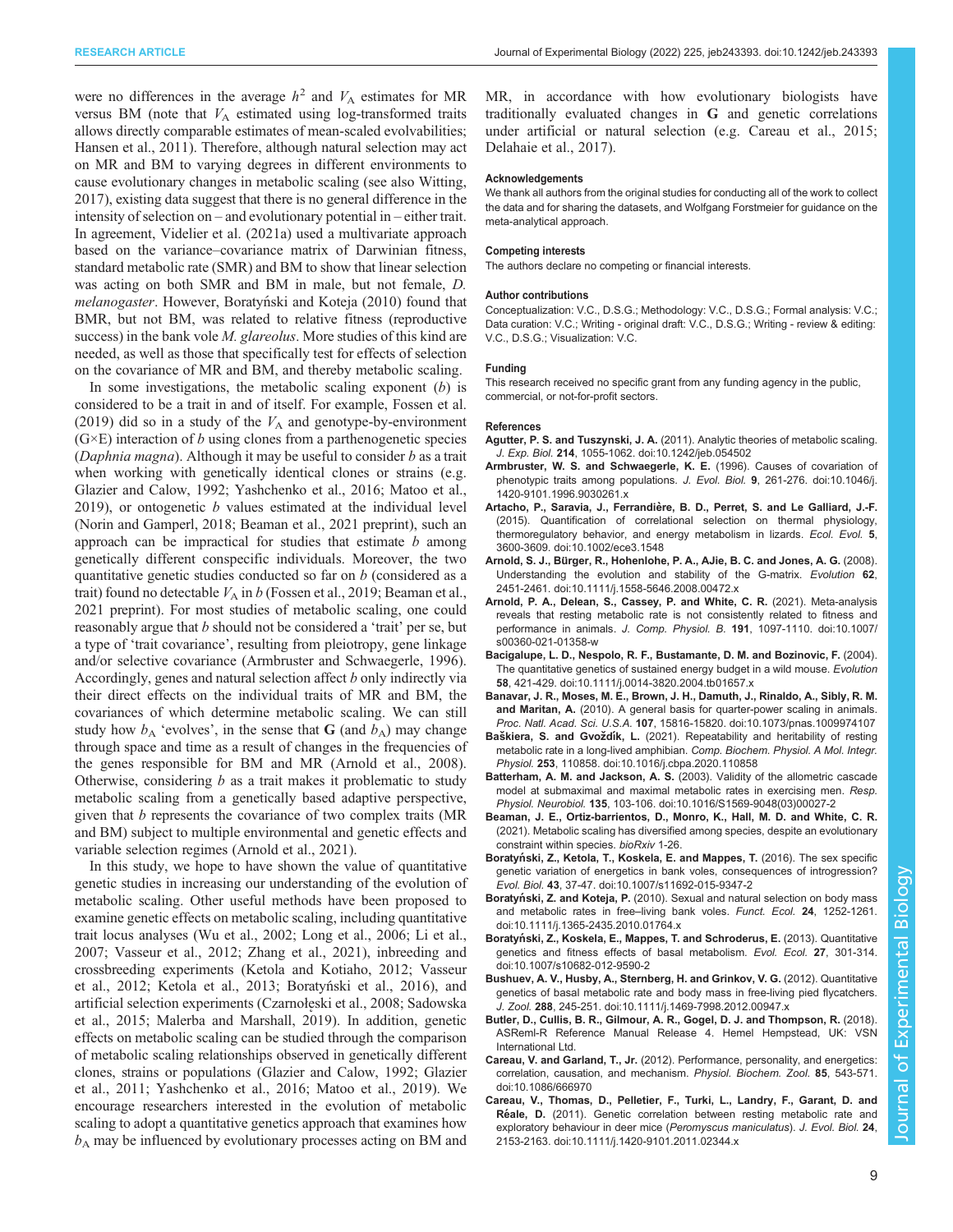- <span id="page-9-0"></span>Careau, V., Wolak, M. E., Carter, P. A. and Garland, T., Jr. (2015). Evolution of the additive genetic variance–covariance matrix under continuous directional selection on a complex behavioural phenotype. Proc. R. Soc. B 282, 20151119.
- Cheverud, J. M. [\(1988\). A comparison of genetic and phenotypic correlations.](https://doi.org/10.1111/j.1558-5646.1988.tb02514.x) Evolution 42[, 958-968. doi:10.1111/j.1558-5646.1988.tb02514.x](https://doi.org/10.1111/j.1558-5646.1988.tb02514.x)
- Czarnołęski, M., Kozłowski, J., Dumiot, G., Bonnet, J. C., Mallard, J. and Dupont-Nivet, M. (2008). Scaling of metabolism in Helix aspersa snails: changes through ontogeny and response to selection for increased size. J. Exp. Biol. 211, 391-400.
- [Darveau, C.-A., Suarez, R. K., Andrews, R. D. and Hochachka, P. W.](https://doi.org/10.1038/417166a) (2002). [Allometric cascade as a unifying principle of body mass effects on metabolism.](https://doi.org/10.1038/417166a) Nature 417[, 166-170. doi:10.1038/417166a](https://doi.org/10.1038/417166a)
- Davison, J. [\(1955\). Body weight, cell surface, and metabolic rate in anuran](https://doi.org/10.2307/1539173) Amphibia. Biol. Bull. 109[, 407-419. doi:10.2307/1539173](https://doi.org/10.2307/1539173)
- Delahaie, B., Charmantier, A., Chantepie, S., Garant, D., Porlier, M. and Teplitsky, C. (2017). Conserved G-matrices of morphological and life-history traits among continental and island blue tit populations. Heredity 119, 76-87.
- Ellenby, C. [\(1945\). Oxygen consumption of prepupae of](https://doi.org/10.1242/jeb.21.1-2.39) Drosophila melanogaster [Meigen, in relation to the surface area of the puparium.](https://doi.org/10.1242/jeb.21.1-2.39) J. Exp. Biol. 21, 39-45. [doi:10.1242/jeb.21.1-2.39](https://doi.org/10.1242/jeb.21.1-2.39)
- Ellenby, C. [\(1953\). Oxygen consumption and cell size. A comparison of the rate of](https://doi.org/10.1242/jeb.30.4.475) [oxygen consumption of diploid and triploid prepupae of](https://doi.org/10.1242/jeb.30.4.475) Drosophila melanogaster Meigen. J. Exp. Biol. 30[, 475-491. doi:10.1242/jeb.30.4.475](https://doi.org/10.1242/jeb.30.4.475)
- [Evans, S. R., Schielzeth, H., Forstmeier, W., Sheldon, B. C. and Husby, A.](https://doi.org/10.1086/677397) [\(2014\). Nonautosomal genetic variation in carotenoid coloration.](https://doi.org/10.1086/677397) Am. Nat. 184, [374-383. doi:10.1086/677397](https://doi.org/10.1086/677397)
- Falconer, D. S. [\(1955\). Patterns of response in selection experiments with mice.](https://doi.org/10.1101/sqb.1955.020.01.018) [Cold Spring Harbor Symp. Quant. Biol.](https://doi.org/10.1101/sqb.1955.020.01.018) 20, 178-196. doi:10.1101/sqb.1955.020. [01.018](https://doi.org/10.1101/sqb.1955.020.01.018)
- Fossen, E. I., Pélabon, C. and Einum, S. [\(2019\). Genetic and environmental](https://doi.org/10.1242/jeb.193243) [effects on the scaling of metabolic rate with body size.](https://doi.org/10.1242/jeb.193243) J. Exp. Biol. 222, [jeb193243. doi:10.1242/jeb.193243](https://doi.org/10.1242/jeb.193243)
- Genoud, M., Isler, K. and Martin, R. D. [\(2018\). Comparative analyses of basal rate](https://doi.org/10.1111/brv.12350) [of metabolism in mammals: data selection does matter.](https://doi.org/10.1111/brv.12350) Biol. Rev. 93, 404-438. [doi:10.1111/brv.12350](https://doi.org/10.1111/brv.12350)
- Glazier, D. S. (2005). Beyond the '3/4-power law'[: variation in the intra- and](https://doi.org/10.1017/S1464793105006834) [interspecific scaling of metabolic rate in animals.](https://doi.org/10.1017/S1464793105006834) Biol. Rev. 80, 611-662. [doi:10.1017/S1464793105006834](https://doi.org/10.1017/S1464793105006834)
- Glazier, D. S. [\(2006\). The 3/4-power law is not universal: evolution of isometric,](https://doi.org/10.1641/0006-3568(2006)56[325:TPLINU]2.0.CO;2) [ontogenetic metabolic scaling in pelagic animals.](https://doi.org/10.1641/0006-3568(2006)56[325:TPLINU]2.0.CO;2) Bioscience 56, 325-332. [doi:10.1641/0006-3568\(2006\)56\[325:TPLINU\]2.0.CO;2](https://doi.org/10.1641/0006-3568(2006)56[325:TPLINU]2.0.CO;2)
- Glazier, D. S. [\(2009\). Activity affects intraspecific body-size scaling of metabolic rate](https://doi.org/10.1007/s00360-009-0363-3) in ectothermic animals. J. Comp. Physiol. B 179[, 821-828. doi:10.1007/s00360-](https://doi.org/10.1007/s00360-009-0363-3) [009-0363-3](https://doi.org/10.1007/s00360-009-0363-3)
- Glazier, D. S. [\(2010\). A unifying explanation for diverse metabolic scaling in animals](https://doi.org/10.1111/j.1469-185X.2009.00095.x) and plants. Biol. Rev. 85[, 111-138. doi:10.1111/j.1469-185X.2009.00095.x](https://doi.org/10.1111/j.1469-185X.2009.00095.x)
- Glazier, D. S. [\(2014a\). Metabolic scaling in complex systems.](https://doi.org/10.3390/systems2040451) Systems 2, 451-540. [doi:10.3390/systems2040451](https://doi.org/10.3390/systems2040451)
- Glazier, D. S. [\(2014b\). Scaling of metabolic scaling within physical limits.](https://doi.org/10.3390/systems2040425) Systems 2[, 425-450. doi:10.3390/systems2040425](https://doi.org/10.3390/systems2040425)
- Glazier, D. S. [\(2015\). Body-mass scaling of metabolic rate: what are the relative](https://doi.org/10.3390/biology4010187) [roles of cellular versus systemic effects?](https://doi.org/10.3390/biology4010187) Biology 4, 187-199. doi:10.3390/ [biology4010187](https://doi.org/10.3390/biology4010187)
- Glazier, D. S. [\(2018a\). Effects of contingency versus constraints on the body-mass](https://doi.org/10.3390/challe9010004) scaling of metabolic rate. Challenges 9[, 4. doi:10.3390/challe9010004](https://doi.org/10.3390/challe9010004)
- Glazier, D. S. [\(2018b\). Rediscovering and reviving old observations and](https://doi.org/10.3390/systems6010004) [explanations of metabolic scaling in living systems.](https://doi.org/10.3390/systems6010004) Systems 6, 4. doi:10.3390/ [systems6010004](https://doi.org/10.3390/systems6010004)
- Glazier, D. S. [\(2020\). Activity alters how temperature influences intraspecific](https://doi.org/10.1007/s00360-020-01279-0) [metabolic scaling: testing the metabolic](https://doi.org/10.1007/s00360-020-01279-0)–level boundaries hypothesis. J. Comp. Physiol. B 190[, 445-454. doi:10.1007/s00360-020-01279-0](https://doi.org/10.1007/s00360-020-01279-0)
- Glazier, D. S. [\(2021\). Biological scaling analyses are more than statistical line fitting.](https://doi.org/10.1242/jeb.241059) J. Exp. Biol. 224[, jeb241059. doi:10.1242/jeb.241059](https://doi.org/10.1242/jeb.241059)
- Glazier, D. S. [\(2022\). Complications with body-size correction in comparative](https://doi.org/10.1242/jeb.243313) [biology: possible solutions and an appeal for new approaches.](https://doi.org/10.1242/jeb.243313) J. Exp. Biol. 225, [243313. doi:10.1242/jeb.243313](https://doi.org/10.1242/jeb.243313)
- Glazier, D. S. and Calow, P. [\(1992\). Energy allocation rules in](https://doi.org/10.1007/BF01875448) Daphnia magna: [clonal and age differences in the effects of food limitation.](https://doi.org/10.1007/BF01875448) Oecologia 90, 540-549. [doi:10.1007/BF01875448](https://doi.org/10.1007/BF01875448)
- [Glazier, D. S., Butler, E. M., Lombardi, S. A., Deptola, T. J., Reese, A. J. and](https://doi.org/10.1890/11-0264.1) Satterthwaite, E. V. [\(2011\). Ecological effects on metabolic scaling: amphipod](https://doi.org/10.1890/11-0264.1) [responses to fish predators in freshwater springs.](https://doi.org/10.1890/11-0264.1) Ecol. Monogr. 81, 599-618. [doi:10.1890/11-0264.1](https://doi.org/10.1890/11-0264.1)
- [Glazier, D. S., Borrelli, J. J. and Hoffman, C. L.](https://doi.org/10.3390/biology9030040) (2020). Effects of fish predators on [the mass-related energetics of a keystone freshwater crustacean.](https://doi.org/10.3390/biology9030040) Biology 9, 40. [doi:10.3390/biology9030040](https://doi.org/10.3390/biology9030040)
- Grafen, A. (1984). Natural Selection, Kin Selection and Group Selection. In Behavioural Ecology: An Evolutionary Approach (ed. J. R. Krebs and N. B. Davies), pp. 62-84. Oxford: Blackwell Scientific.
- Hadfield, J. D. and Nakagawa, S. [\(2010\). General quantitative genetic methods for](https://doi.org/10.1111/j.1420-9101.2009.01915.x) [comparative biology: phylogenies, taxonomies and multi-trait models for](https://doi.org/10.1111/j.1420-9101.2009.01915.x) [continuous and categorical characters.](https://doi.org/10.1111/j.1420-9101.2009.01915.x) J. Evol. Biol. 23, 494-508. doi:10.1111/j. [1420-9101.2009.01915.x](https://doi.org/10.1111/j.1420-9101.2009.01915.x)
- [Hagmayer, A., Camenisch, G., Canale, C., Postma, E. and Bonnet, T.](https://doi.org/10.1111/jeb.13595) (2020). [Limited mass-independent individual variation in resting metabolic rate in a wild](https://doi.org/10.1111/jeb.13595) [population of snow voles \(](https://doi.org/10.1111/jeb.13595)Chionomys nivalis). J. Evol. Biol. 33, 608-618. [doi:10.1111/jeb.13595](https://doi.org/10.1111/jeb.13595)
- Hansen, T. F., Pélabon, C. and Houle, D. [\(2011\). Heritability is not evolvability.](https://doi.org/10.1007/s11692-011-9127-6) Evol. Biol. 38[, 258-277. doi:10.1007/s11692-011-9127-6](https://doi.org/10.1007/s11692-011-9127-6)
- Houle, D. [\(1992\). Comparing evolvability and variability of quantitative traits.](https://doi.org/10.1093/genetics/130.1.195) Genetics 130[, 195-204. doi:10.1093/genetics/130.1.195](https://doi.org/10.1093/genetics/130.1.195)
- Ketola, T. and Kotiaho, J. S. [\(2012\). Inbreeding depression in the effects of body](https://doi.org/10.1111/j.1095-8312.2011.01790.x) mass on energy use. Biol. J. Linn. Soc. 105[, 309-317. doi:10.1111/j.1095-8312.](https://doi.org/10.1111/j.1095-8312.2011.01790.x) [2011.01790.x](https://doi.org/10.1111/j.1095-8312.2011.01790.x)
- [Ketola, T., Kotiaho, J. S., Mazzi, D. and Puurtinen, M.](https://doi.org/10.1163/15707563-00002418) (2013). Inbreeding [depression in intraspecific metabolic scaling.](https://doi.org/10.1163/15707563-00002418) Anim. Biol. 63, 357-367. [doi:10.1163/15707563-00002418](https://doi.org/10.1163/15707563-00002418)
- Kleiber, M. (1961). The Fire of Life. New York: Wiley.
- Konarzewski, M. and Książek, A. [\(2013\). Determinants of intra-specific variation in](https://doi.org/10.1007/s00360-012-0698-z) basal metabolic rate. J. Comp. Physiol. B 183[, 27-41. doi:10.1007/s00360-012-](https://doi.org/10.1007/s00360-012-0698-z) [0698-z](https://doi.org/10.1007/s00360-012-0698-z)
- Konarzewski, M., Książek, A. and Łapo, I. B. [\(2005\). Artificial selection on](https://doi.org/10.1093/icb/45.3.416) [metabolic rates and related traits in rodents.](https://doi.org/10.1093/icb/45.3.416) Integr. Comp. Biol. 45, 416-425. [doi:10.1093/icb/45.3.416](https://doi.org/10.1093/icb/45.3.416)
- Kozłowski, J. and Weiner, J. [\(1997\). Interspecific allometries are by-products of](https://doi.org/10.1086/285994) body size optimization. Am. Nat. 149[, 352-380. doi:10.1086/285994](https://doi.org/10.1086/285994)
- Kozł[owski, J., Konarzewski, M. and Gawelczyk, A. T.](https://doi.org/10.1073/pnas.2334605100) (2003). Cell size as a link [between noncoding DNA and metabolic rate scaling.](https://doi.org/10.1073/pnas.2334605100) Proc. Natl. Acad. Sci. U.S.A. 100[, 14080-14085. doi:10.1073/pnas.2334605100](https://doi.org/10.1073/pnas.2334605100)
- Kozł[owski, J., Konarzewski, M. and Czarnoleski, M.](https://doi.org/10.1111/brv.12615) (2020). Coevolution of body [size and metabolic rate in vertebrates: a life](https://doi.org/10.1111/brv.12615)–history perspective. Biol. Rev. 95, [1393-1417. doi:10.1111/brv.12615](https://doi.org/10.1111/brv.12615)
- [Kruuk, L. E. B., Slate, J. and Wilson, A. J.](https://doi.org/10.1146/annurev.ecolsys.39.110707.173542) (2008). New answers for old questions: [the evolutionary quantitative genetics of wild animal populations.](https://doi.org/10.1146/annurev.ecolsys.39.110707.173542) Ann. Rev. Ecol. Evol. Syst. 39[, 525-548. doi:10.1146/annurev.ecolsys.39.110707.173542](https://doi.org/10.1146/annurev.ecolsys.39.110707.173542)
- Lande, R. [\(1979\). Quantitative genetic analysis of multivariate evolution, applied to](https://doi.org/10.1111/j.1558-5646.1979.tb04678.x) brain:body size allometry. Evolution 33[, 402-416. doi:10.1111/j.1558-5646.1979.](https://doi.org/10.1111/j.1558-5646.1979.tb04678.x) [tb04678.x](https://doi.org/10.1111/j.1558-5646.1979.tb04678.x)
- [Li, H., Huang, Z., Gai, J., Wu, S., Zeng, Y., Li, Q. and Wu, R.](https://doi.org/10.1371/journal.pone.0001245) (2007). A conceptual [framework for mapping quantitative trait loci regulating ontogenetic allometry.](https://doi.org/10.1371/journal.pone.0001245) PLoS ONE 2[, e1245. doi:10.1371/journal.pone.0001245](https://doi.org/10.1371/journal.pone.0001245)
- [Lika, K., Augustine, S. and Kooijman, S. A.](https://doi.org/10.1016/j.seares.2018.04.005) (2019). Body size as emergent property of metabolism. J. Sea Res. 143[, 8-17. doi:10.1016/j.seares.2018.04.005](https://doi.org/10.1016/j.seares.2018.04.005)
- [Long, F. E. I., Chen, Y. Q., Cheverud, J. M. and Wu, R.](https://doi.org/10.1017/S0016672306008172) (2006). Genetic mapping of allometric scaling laws. Genet. Res. 87[, 207-216. doi:10.1017/](https://doi.org/10.1017/S0016672306008172) [S0016672306008172](https://doi.org/10.1017/S0016672306008172)
- Malerba, M. E. and Marshall, D. J. (2019). Size–abundance rules? Evolution changes scaling relationships between size, metabolism and demography. Ecol. Lett. 22, 1407-1416.
- [Mathot, K. J., Martin, K., Kempenaers, B. and Forstmeier, W.](https://doi.org/10.1038/hdy.2013.35) (2013). Basal [metabolic rate can evolve independently of morphological and behavioural traits.](https://doi.org/10.1038/hdy.2013.35) Heredity 111[, 175-181. doi:10.1038/hdy.2013.35](https://doi.org/10.1038/hdy.2013.35)
- [Matoo, O. B., Julick, C. R. and Montooth, K. L.](https://doi.org/10.1534/genetics.119.302052) (2019). Genetic variation for [ontogenetic shifts in metabolism underlies physiological homeostasis in](https://doi.org/10.1534/genetics.119.302052) Drosophila. Genetics 212[, 537-552. doi:10.1534/genetics.119.302052](https://doi.org/10.1534/genetics.119.302052)
- Mattila, A. L. and Hanski, I. (2014). Heritability of flight and resting metabolic rates in the Glanville fritillary butterfly. J. Evol. Biol. 27, 1733-1743.
- McAdam, A. G., Garant, D. and Wilson, A. J. (2014). The Effects of Others' Genes: Maternal and Other Indirect Genetic Effects. Quantitative Genetics in the Wild Oxford: Oxford University Press.
- [Munday, P. L., Donelson, J. M. and Domingos, J. A.](https://doi.org/10.1111/gcb.13419) (2017). Potential for [adaptation to climate change in a coral reef fish.](https://doi.org/10.1111/gcb.13419) Glob. Change Biol. 23, 307-317. [doi:10.1111/gcb.13419](https://doi.org/10.1111/gcb.13419)
- [Nespolo, R. F., Bartheld, J. L., Gonzalez, A., Bruning, A., Roff, D. A.,](https://doi.org/10.1111/1365-2435.12203) Bacigalupe, L. D. and Gaitán-Espitia, J. D. [\(2014\). The quantitative genetics](https://doi.org/10.1111/1365-2435.12203) [of physiological and morphological traits in an invasive terrestrial snail: additive vs.](https://doi.org/10.1111/1365-2435.12203) non–additive genetic variation. Funct. Ecol. 28[, 682-692. doi:10.1111/1365-2435.](https://doi.org/10.1111/1365-2435.12203) [12203](https://doi.org/10.1111/1365-2435.12203)
- [Nilsson, J. Å., Åkesson, M. and Nilsson, J. F.](https://doi.org/10.1111/j.1420-9101.2009.01798.x) (2009). Heritability of resting [metabolic rate in a wild population of blue tits.](https://doi.org/10.1111/j.1420-9101.2009.01798.x) J. Evol. Biol. 22, 1867-1874. [doi:10.1111/j.1420-9101.2009.01798.x](https://doi.org/10.1111/j.1420-9101.2009.01798.x)
- Norin, T. and Gamperl, A. K. [\(2018\). Metabolic scaling of individuals vs.](https://doi.org/10.1111/1365-2435.12996) [populations: Evidence for variation in scaling exponents at different hierarchical](https://doi.org/10.1111/1365-2435.12996) levels. Funct. Ecol. 32[, 379-388. doi:10.1111/1365-2435.12996](https://doi.org/10.1111/1365-2435.12996)
- Peters, R. H. (1983). The Ecological Implications of Body Size. New York: Cambridge University Press.
- [Pettersen, A. K., Marshall, D. J. and White, C. R.](https://doi.org/10.1242/jeb.166876) (2018). Understanding variation in metabolic rate. J. Exp. Biol. 221[, jeb166876. doi:10.1242/jeb.166876](https://doi.org/10.1242/jeb.166876)